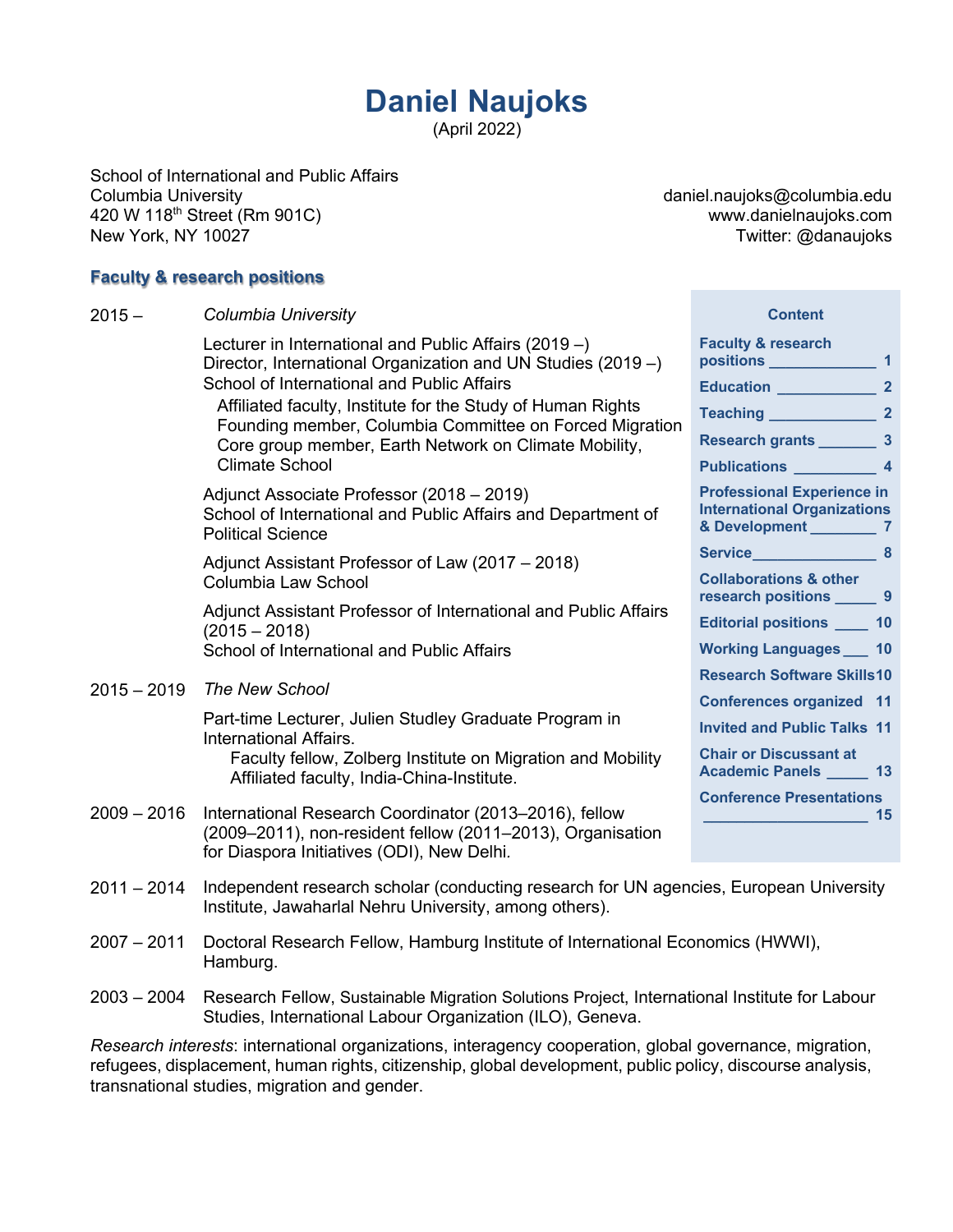# **Education**

| 2011          | Ph.D., Wilhelm-University of Münster (summa cum laude).<br>Fields: political science, international political economy, economic sociology.                   |
|---------------|--------------------------------------------------------------------------------------------------------------------------------------------------------------|
| 2007          | Postgraduate Certificate in Economics for Jurists, University of Hagen.                                                                                      |
| 2006          | Second State Examination in Law (equals bar exam), Supreme Court of Berlin.                                                                                  |
| 2003          | First State Examination in Law (with distinction; equals Juris Doctor), Humboldt-<br>University, Berlin, major in public international and human rights law. |
| $1998 - 1999$ | Law School and School of Political Science at University "la Sapienza", Rome.                                                                                |

# **Teaching**

School of International and Public Affairs, Columbia University:

- *United Nations and Globalization (INAF U6352) (Spring 2021; Spring 2022)*
- *Migration and Human Development (INAF U6173) (annually, Fall 2015-Fall 2021);*
- *Global Governance: Climate Change & Migration (INAF U6343) (Spring 2020; Spring 2021)*
- *Global Immersion Course: Beyond the 'Refugee Crisis': Refugees in Turkey and Global Public Policy (IAIA U6350) (Spring 2020)*
- *Workshops in Development Practice/ Capstone Workshops:*
	- *Mental health services for migrant workers in Jordan with ILO/Better Work Jordan (Spring 2019);*
	- *Labor market access for Syrian refugees in Jordan with ILO/Better Work Jordan (Spring 2017);*
	- *Local economic development, crowd-funding and remittances with the International Organization for Migration (IOM) (Spring 2016);*
	- *Economic development, small and medium-sized enterprises, and the role of government remittance schemes with IOM (Spring 2015).*
	- *Gender, public policies, and migrant domestic workers in the US and Brazil with UN Women (Spring 2015);*
- *Group Research Course on the humanitarian response to mixed migration flows (Spring 2016).*

#### Columbia Law School

• *Global Refugee Regimes (L8280) (Spring 2017; Spring 2018).*

Columbia Climate School, Climate & Society MA

• Leader/lecturer (with Michael Doyle) for the segment "International policy dialogue on climate migration and displacement" in the course *Climate Mobility* (Spring 2022)

Columbia University, School of Social Work

• *Guest lecture on 'The United Nations Global Compacts on Migration and Refugees' in course on 'Jordan and Social Work' (T6009) taught by Professor Mashura Akilova (Spring 2019).*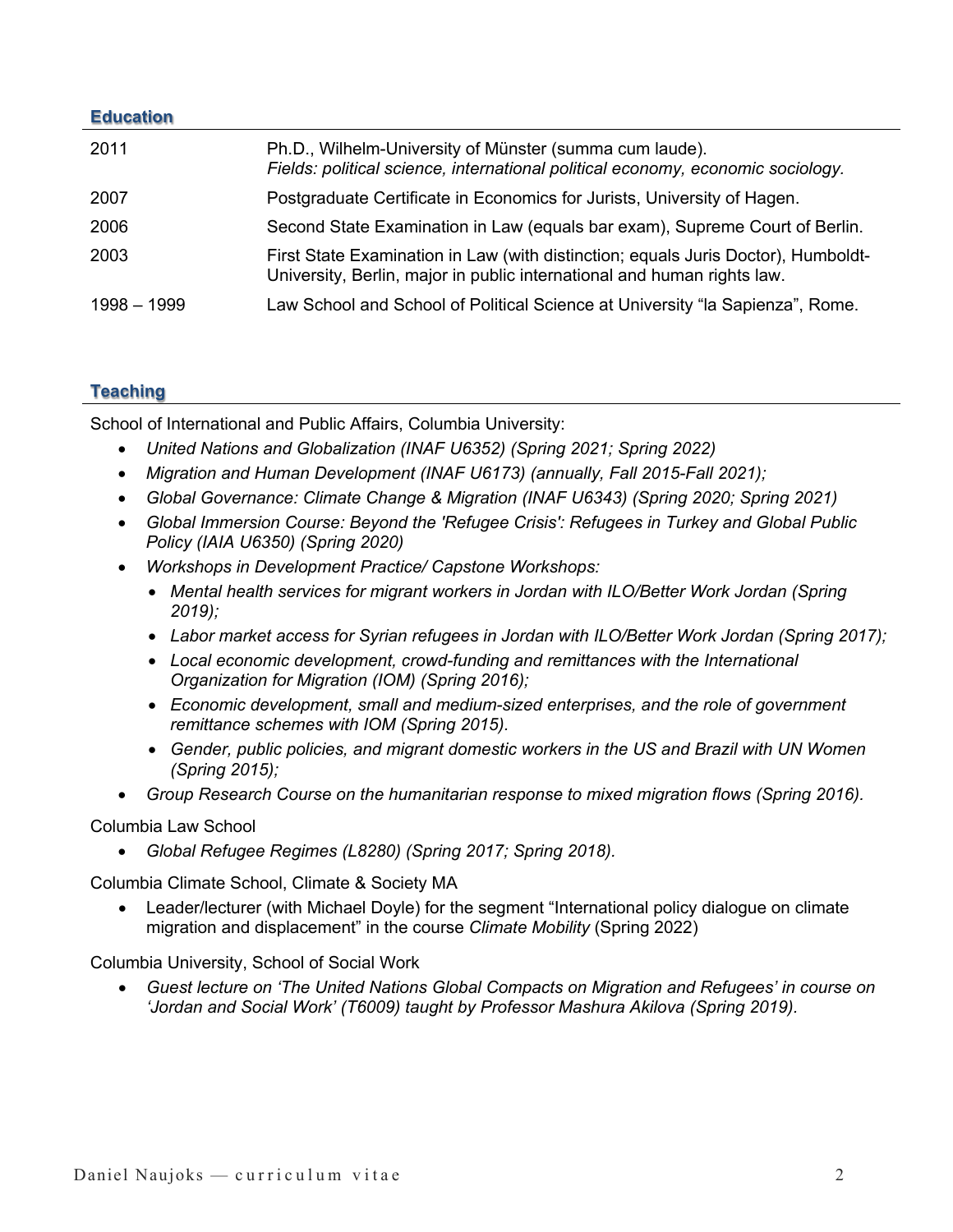Studley Graduate Programs in International Affairs (SGPIA), The New School:

- *Mobility and Forced Migration (NINT 5346) (Fall 2016; Fall 2017; Fall 2018);*
- *Displacement, Asylum, Migration (NINT 5346) (Spring 2015; Spring 2016);*
- *Research Workshops, United Nations Summer Study practicum*
	- *Policy and Institutional Coherence (Summer 2016);*
	- *Digital Solutions and Global Mobility (Summer 2019);*
- *Guest lecture on 'local integration and development' in course on 'International Refugee Law and Practice' (NINT 5437) taught by Professor Andrew Painter (Spring 2019).*
- *Guest lecture on 'Human Mobility, Conflict and Peace: Conflict-generated Displacement' in course on 'Conflict, Peacebuilding and Development: Theory and Practice, Tradition and Innovation' (NINT 5245) taught by Professor Erin McCandless (Spring 2017).*

Eugene Lang College, The New School:

- *Guest lecture on 'Development Economics and Migration' in course on 'Development Economics' (LECO 3830), taught by Professor Sanjay Reddy (Spring 2016).*
- *My SGPIA course on Mobility and Forced Migration is also available as a specific undergraduate segment (UGLB 4513) (Fall 2018).*

Harvard University

• *Session on 'Migration, Displacement, and the Sustainable Development Goals (SDGs),' at Jindal Summer School on Human Rights and Development at T. H. Chan School of Public Health, Harvard (Summer 2018; Summer 2019).*

School of International Studies, Jawaharlal Nehru University, New Delhi:

• *Lectures on migration and human development (2010–2011).*

#### *External examiner*

Master of Arts with a major in Communication for Development, Malmö University, Sweden (2018–)

| <b>Research grants</b> |                                                                                                                                                                                                                                                                         |
|------------------------|-------------------------------------------------------------------------------------------------------------------------------------------------------------------------------------------------------------------------------------------------------------------------|
| 2019                   | Principal Investigator, study on Human Mobility and Development Planning<br>(Zolberg Institute on Migration and Mobility Faculty Research Fund for US\$2,000).                                                                                                          |
| $2013 - 2016$          | Principal Investigator, survey and study on the impact of diaspora investments on<br>key economic outcomes in Tunisia (UNDP and Swiss Agency for Development<br>Cooperation, US\$180,000).                                                                              |
| $2014 - 2015$          | Co-principal Investigator, study on policy and institutional coherence for migration<br>and development in 15 countries (World Bank, OECD, Swiss Agency for<br>Development Cooperation, US\$100,000).                                                                   |
| 2012                   | Principal Investigator, global mapping of migration initiatives implemented by<br>partnerships of local authorities and civil society organizations (United Nations<br>Development Programme, EC-UN Joint Migration and Development Initiative<br>(JMDI), US\$100,000). |
| $2003 - 2004$          | Commissioned study on "Turning Brain Drain into Brain Circulation – Can Dual<br>Nationality be a key factor?" International Institute for Labour Studies, International<br>Labour Organization (ILO), Geneva (US\$10,000).                                              |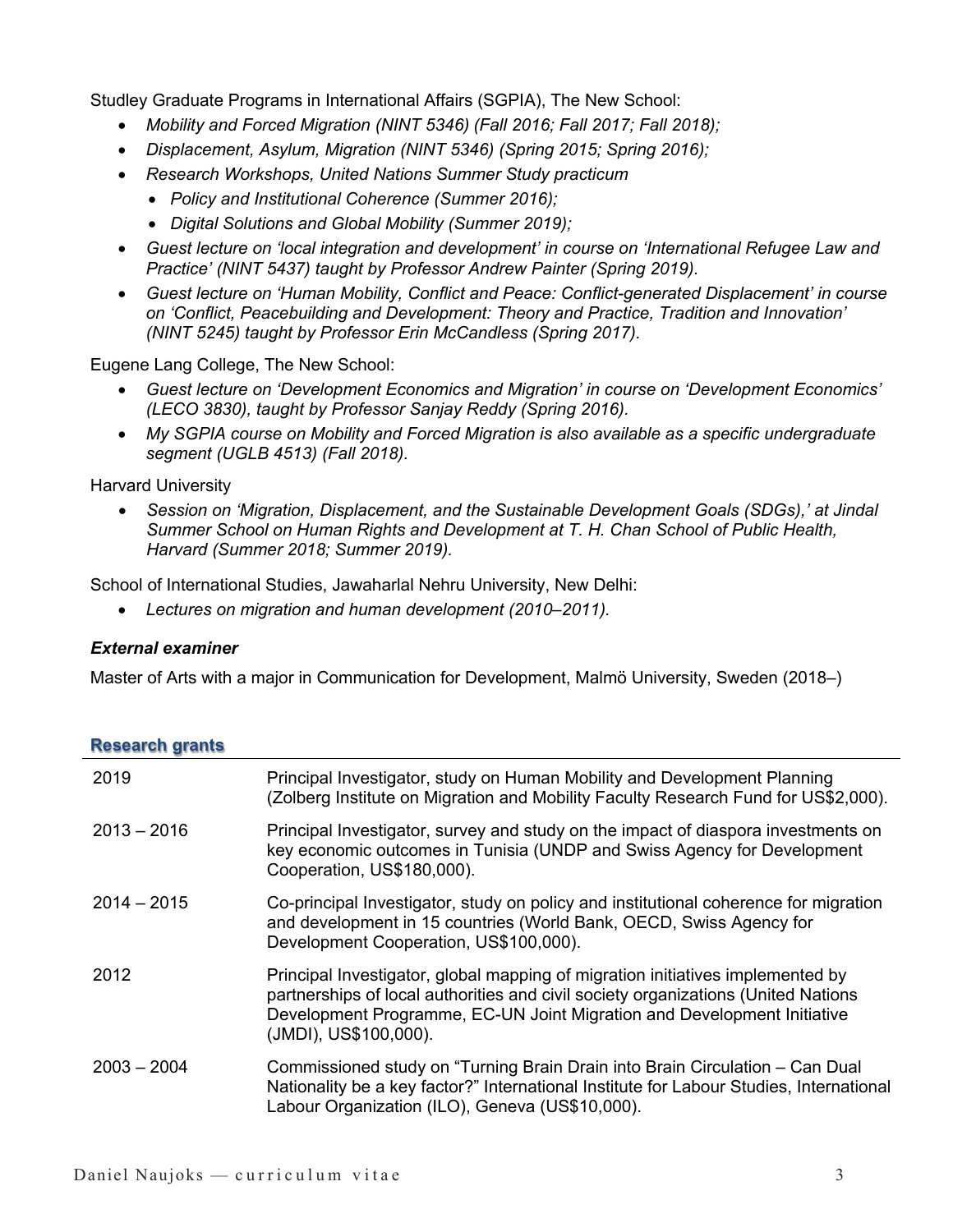#### **Publications**

#### **Book**

2013. "Migration, Citizenship and Development. Diasporic Membership Policies and Overseas Indians in the United States." New Delhi: Oxford University Press.

#### **Peer-reviewed journal articles**

- (forthcoming, 2022). "Multilateral Approaches to Mobility in the Middle East and North Africa", *International Development Policy.*
- 2022. "A transnational research agenda on the determinants, policies, and impacts of diaspora direct investments." *Research in Globalization* 4, https://doi.org/10.1016/j.resglo.2022.100083.
- 2021. "Refugee camps and refugee rights: A simulation of the response to large refugee influxes." *Journal of Political Science Education* 17 (1): 2-19.
- 2020. "From Passport to Pennies: Exploring the effects of dual citizenship on migrants' remittances." *Remittance Review* 5 (1): 55-82.
- 2020. "Atypical citizenship regimes: Comparing legal and political conceptualizations." *Comparative Migration Studies* 8 (1), DOI: 10.1186/s40878-019-0156-0.
- 2015. "The Securitization of Dual Citizenship. National Security concerns and the making of Overseas Citizenship of India." *Diaspora Studies* 8 (1): 18-36.
- 2010. "Diasporic Identity. Reflections on Transnational Belonging." *Diaspora Studies* 3 (1): 1–21.
- 2008. "Macht und Identität. Eine Diskursanalyse zur doppelten Staatsbürgerschaft." *Zeitschrift für Politik* 55 (4): 387–412.

#### **Book Chapters**

- (forthcoming, 2022). "International Treaties, Conventions, and Laws on Forcible Displacement." In: Nancy Murakami and Mashura Akilova (eds.) *Integrative Social Work Practice with Refugees, Asylum Seekers, and Forcibly Displaced Persons*, Springer, Chapter 3.
- 2022. "Trends, Drivers and Dynamics of Flight and Migration." In Hans-Joachim Preuß, Dirk Messner, and Christoph Beier (eds), *Forced Displacement and Migration. Approaches and Programmes of International Cooperation*, Wiesbaden: Springer, pp. 19-40.
- 2020. "Multilateralism for Mobility: Interagency Cooperation in a Post-pandemic World." In: Ibrahim Sirkeci and Jeffrey H. Cohen (eds.), *Human Mobility and Pandemic: Understanding the Pandemic and Human Mobility:* London: Transnational Press, pp. 183-193.
- 2020. "Diaspora Policies, Consular Services and Social Protection for Indian Citizens Abroad," in Jean-Michel Lafleur and Daniela Vintila (eds), *Migration and Social Protection in Europe and beyond: a focus on non-EU Sending States*, Springer Open Access, IMISCOE Research Series, pp. 163-181.
- 2020. "Flucht und Migration: Trends, Faktoren, Dynamik." In Dirk Messner, Christoph Beier, and Hans-Joachim Preuß (eds), *Globale Wanderungsbewegungen*. Wiesbaden: Springer VS.
- 2018. "Paradigms, Policies and Patterns of Indian Diaspora Investments", in Radha S. Hegde and Ajaya K. Sahoo (eds), *Routledge Handbook of the Indian Diaspora*, Milton Park and New York: Routledge, pp. 90-103.
- 2017. "The Transnational Political Effects of Diasporic Citizenship in Countries of Destination: Overseas Citizenship of India and Political Participation in the United States", in David Carment and Ariane Sadjed (eds), *Diaspora as Cultures of Cooperation: Global and Local Perspectives*, Palgrave Macmillan, pp. 199-221.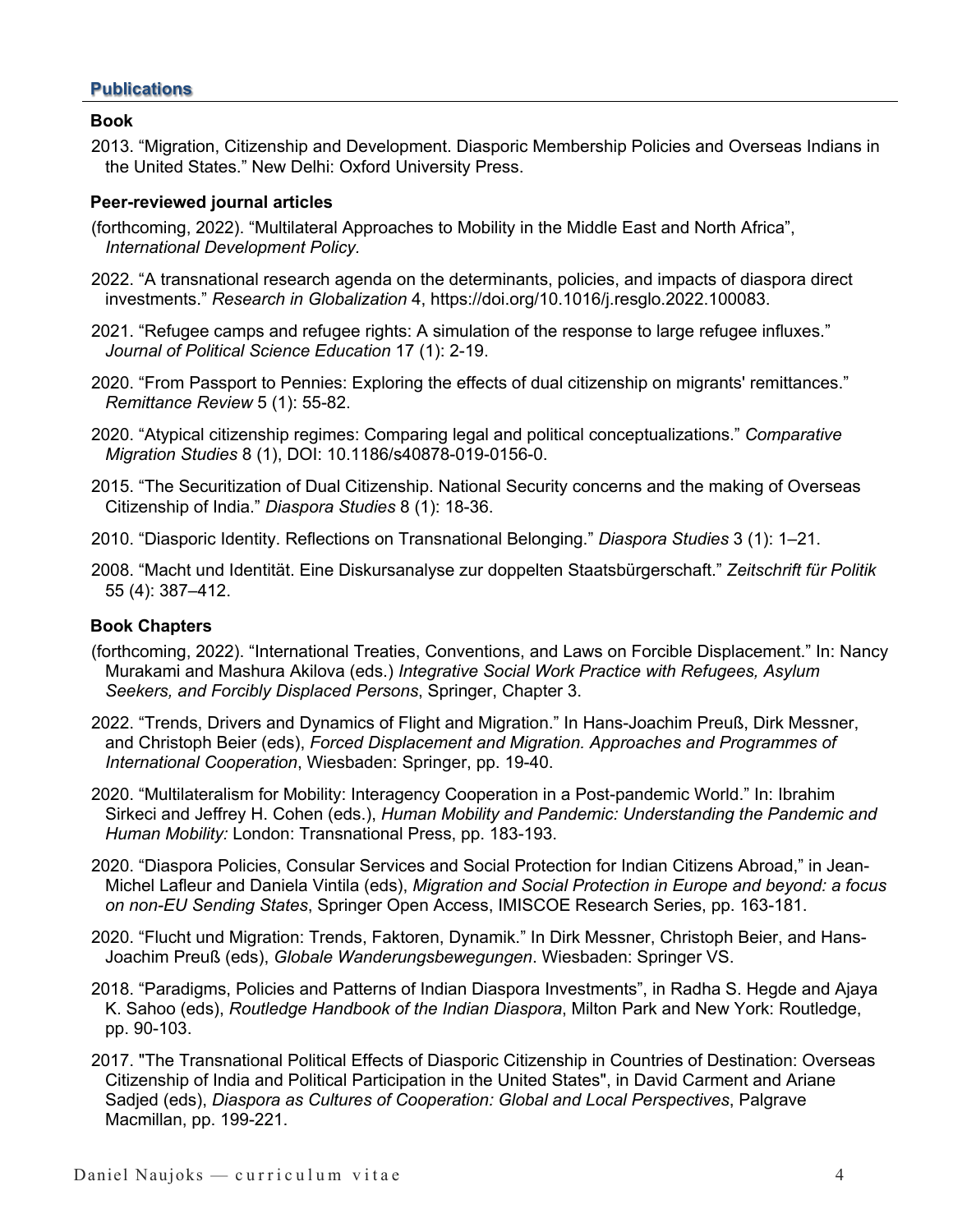2010. "India and its Diaspora. Changing Research and Policy Paradigms", in: Dietrich Thränhardt and Michael Bommes (eds). *National Paradigms of Migration Research*. Göttingen: V&R Unipress, pp.269- 300.

#### **Other publications**

- (forthcoming, 2021/22) "The United Nations' Glocal Migration Governance through Cooperation Frameworks", VNForum - Periodical of United Nations Association of The Netherlands, Special Dossier on Migration Governance.
- (forthcoming, 2021) "International Cooperation at the National Level: A Role-play Simulation on the Politics of Refugee Policy", Active Learning in Political Science (ALPS), the text will be accessible at https://activelearningps.com.
- 2021. "Teaching Refugee Rights and Humanitarian Politics through Role-play Simulations." Compendium on Teaching and Research Dissemination, Columbia Committee on Forced Migration, Columbia University.
- 2021. "Shaping Perceptions on Migration and Promoting Counternarratives of Xenophobia and Discrimination'' Guest Blog, UN Network on Migration (with Caterina Di Fazio, Virginie Lefèvre, and Kian Tajbakhsh). Accessible at https://bit.ly/3dP7wuw.
- 2021. "Engaging diaspora direct investors: The four elements of successful policy regimes" *Columbia FDI Perspectives* No. 300. Accessible at: https://bit.ly/3qVYLUO.
- 2020. "Beyond COVID-19: Refugees & the value of life paradox." Medium, accessible at: https://bit.ly/3ABKCjM.
- 2019. Book review of "Indian Migration and Empire: A Colonial Genealogy of the Modern State" by Radhika Mongia in *Journal of South Asian History and Culture*, DOI: 10.1080/19472498.2019.1694625.
- 2018. "Disappearing Islands: What happens to their nations and people?" (with Riad Meddeb), Medium, accessible at: https://bit.ly/3yz4Glk.
- 2018. "Achieving the Migration-Related Sustainable Development Goals." In: United Nations and International Organization for Migration, *2017 Situation Report on International Migration. Migration in the Arab Region and the 2030 Agenda for Sustainable Development*, Beirut: UN Economic and Social Commission for Western Asia, pp. 73-122.
- 2018. "Teaching migration and citizenship studies a comparative analysis of 100 interdisciplinary syllabi", *Migration and Citizenship. Newsletter of the American Political Science Association Organized Section on Migration and Citizenship* 6 (1):66-73 (with Kelsey Norman).
- 2017. Model International Mobility Convention, Columbia University Academic Commons, https://doi.org/10.7916/D8GB3MH4. (With Michael W. Doyle, Diego Acosta, T. Alexander Aleinikoff, Kiran Meisan Banerjee, Elazar Barkan, Pierre Bertrand, Jagdish N. Bhagwati, Joseph Blocher, Emma Borgnäs, Frans Bouwen, Sarah Cliffe, Kevin L. Cope, François Crépeau, Yasmine Ergas, David Scott FitzGerald, François Fouinat, Justin Gest, Bimal Ghosh, Guy S. Goodwin-Gill, Randall Hansen, Mats Karlsson, Donald Kerwin, Khalid Koser, Rey Koslowski, Ian Matthew Kysel, Justin MacDermott, Susan F. Martin, Sarah A. D. Miller, Elora Mukherjee, Parvati Nair, Steven S. Nam, Jose A. Ocampo, Margaret M. Powers, Benedita Menezes Queiroz, S. Irudaya Rajan, Sarah Rosengaertner, Bianca Z. Santos, Saskia Sassen, Peter J. Spiro, Colleen Thouez, Joel P. Trachtman).
- 2017. Book review of "At Home in Two Countries. The Past and Future of Dual Citizenship" by Peter J. Spiro in *Political Science Quarterly* 132 (2):391-393.
- 2016. Migration and Sustainable Development. *MUNPlanet - World Politics series*.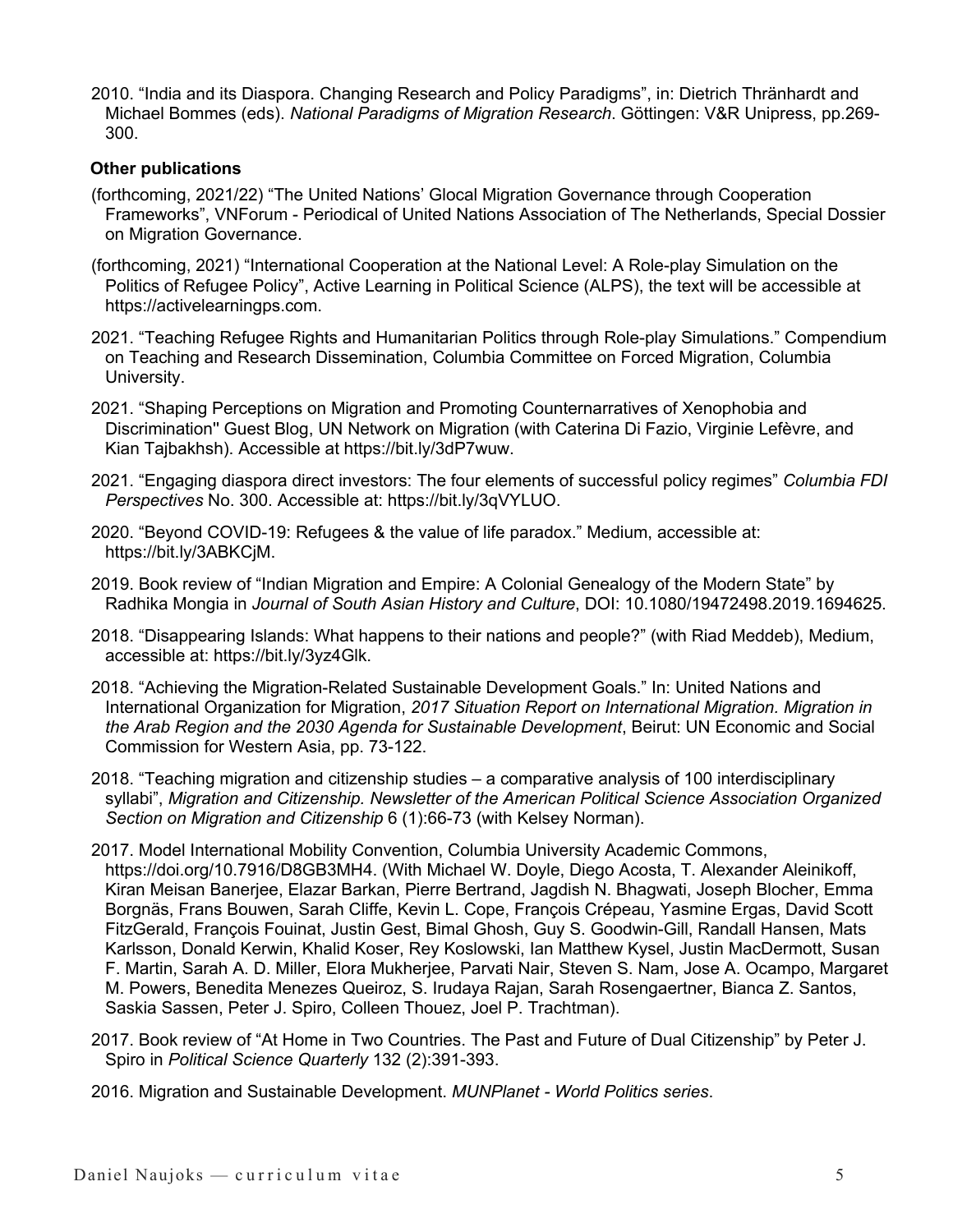- 2016. Assessing the Impact of Diaspora Investments in Tunisia. New York: United Nations Development Programme and International Organization for Migration (with Mohamed Kriaa).
- 2014. Mainstreaming Migration into Development Strategies in Bosnia & Herzegovina: Key Concepts and International Experiences. Sarajevo: United Nations Development Programme.
- 2012. "Does Dual Citizenship Increase Naturalization? Evidence from Indian Immigrants in the U.S." Research Paper 125, Hamburg Institute of International Economics.
- 2009. "Emigration, Immigration and Diaspora Relations in India", Migration Policy Institute, Washington, DC.
- 2009. "Dual citizenship. The discourse on ethnic and political boundary-making in Germany" Focus Migration Policy Brief, Migration in Europa and German Agency for Civic Education.
- 2006. "Wenn Staaten lernen lernen der hochrangige Dialog über internationale Migration und Entwicklung" *Informationsdienst Bevölkerung & Entwicklung*, Nr. 61, November 2006:4–5, German Society for the United Nations.
- 2006. "Die verschiedenen Dimensionen illegaler Einwanderung–Von der Legalisierung lateinamerikanischer Migranten in Spanien" Eine-Welt-Presse 1-23/2006:7, German Society for the United Nations.
- 2006. "Der Rechtsanwalt als Sanitäter eine Einführung in die Erste Hilfe des Rechts", *Berliner Anwaltsblatt* 2006:62–3
- 2005. "Illegale Einwanderung–Spanien legalisiert Illegal-Beschäftigte", *Der Schlepper* 31/2005:25.
- 2004. "Turning Brain Drain into Brain Circulation Can Dual Nationality be a key factor?", IILS Background Paper. Geneva: International Institute for Labour Studies, International Labour Organization.

# **United Nations reports**

- UNDP and IOM. 2021. Roadmap for Cooperation on Migration and Sustainable Development in the Republic of Moldova, Chisinau (lead author).
- UN Migration Network. 2020. Remote Training for UN Country Teams: Integrating Migration into Common Country Analyses and Cooperation Frameworks & Facilitator Guide (lead author).
- KNOMAD, OECD, and UNDP. 2020. Measuring Policy Coherence for Migration and Development A New Set of Tested Tools*.* Washington DC: KNOMAD (lead co-author).
- Global Migration Group (GMG). 2017. Integrating migration and displacement into UN Development Assistance Frameworks (UNDAFs), Guidance Note (lead author).
- United Nations Development Programme (UNDP). 2017. Municipalities and People on the Move: Cities' Development Policies for Successful Local Management of Migration and Displacement. UNDP Guidance Note, New York: UNDP (lead author).
- United Nations Development Programme (UNDP). 2016. "A development approach to migration and displacement." UNDP Guidance Note, New York: UNDP (lead author).
- Joint Migration and Development Initiative. 2012. Mapping local authorities' practices in the area of migration and development: a territorial approach to local strategies, initiatives and needs. Brussels: UNDP (lead author).
- United Nations. 2012. "Report of the UN Secretary-General on Adolescents and Youth" (contributing author).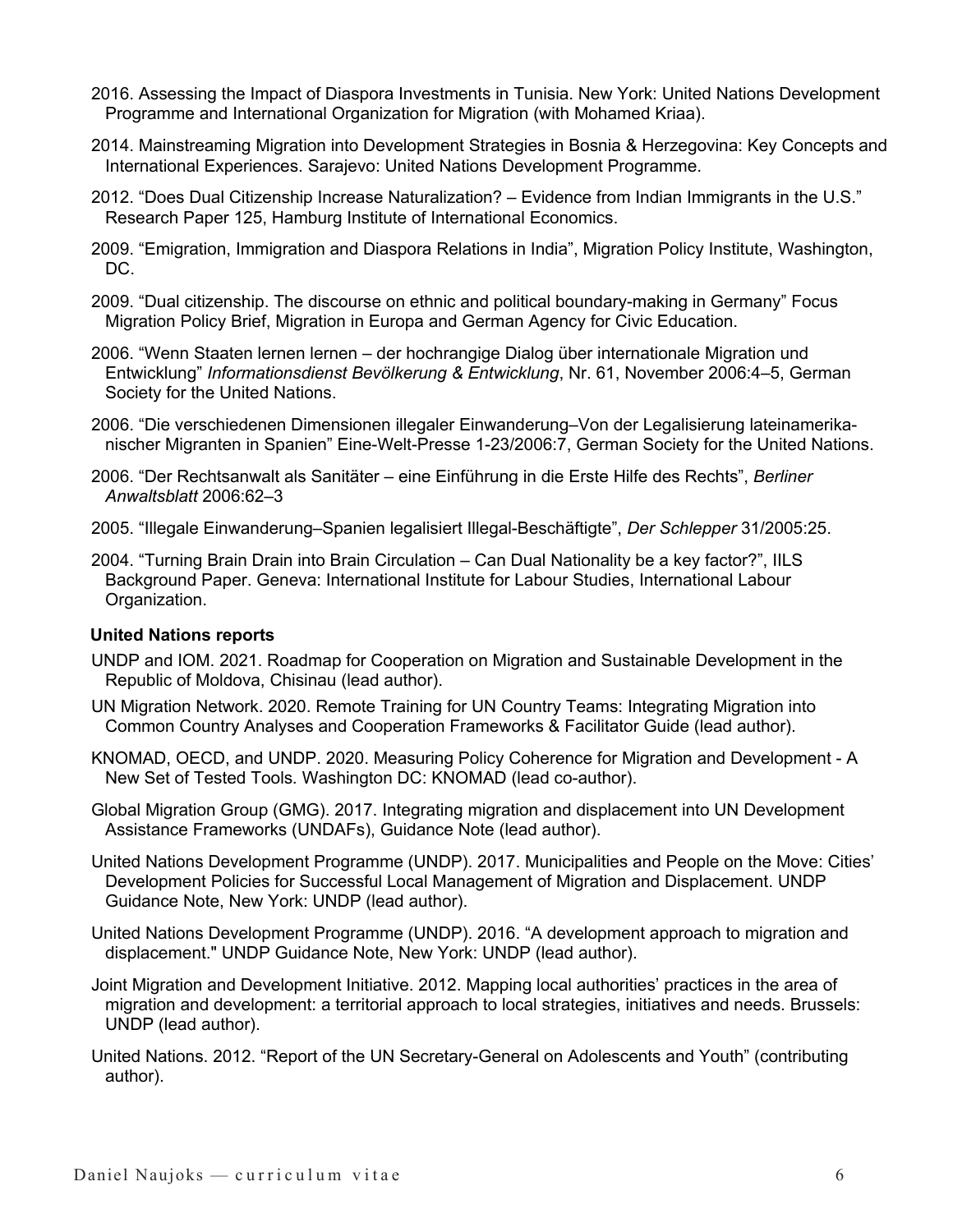#### **Manuscripts under review**

- "The Mobility Mandala: Conceptualizing Human Mobility in the Sustainable Development Framework." under review at *Sustainable Development*.
- "UN Cooperation Frameworks and Human Mobility: Inclusion and Exclusion in the MENA region." under review at *Review of International Organizations*.

#### **Journal manuscripts in preparation**

Explaining the integration of human mobility in UN Development Strategies.

Studying the UN at the country level: A transdisciplinary approach.

A comparative analysis of UN Studies in Public Policy Schools.

- Diaspora Participation in Policy-Making Processes in Communities of Origin Practices, Challenges and Democratic Legitimation (with Uwe Hunger).
- The Employment Impact of TransnationalDiaspora Investments. A survey of foreign direct investments in Tunisia (with Mohammed Kriaa).

Assessing the impact of diaspora investment policies: Evidence from Tunisia (with Mohammed Kriaa).

Immigration and Refugee Governance in India.

#### **Book projects in progress**

Migration, Displacement and the Sustainable Development Goals.

Human Mobility and Development Planning. Incorporating Migration, Displacement, and Diaspora Affairs in Global, National, and Local Development Strategies.

# **Professional Experience in International Organizations & Development**

| $2021 -$      | Member, International Advisory Board, UNHCR, IOM and UNFPA programme on<br>Anticipatory Migration Governance.                                                                                                                     |
|---------------|-----------------------------------------------------------------------------------------------------------------------------------------------------------------------------------------------------------------------------------|
| $2016 -$      | Senior Expert for Livelihoods and Area-Based Development,<br>UNDP's Crisis Bureau, Expert Roster for Rapid Response.                                                                                                              |
| $2013 -$      | Senior Advisor on Migration and Displacement and Research Consultant,<br>Sustainable Development Cluster, Bureau for Policy and Programming Support,<br>and Crisis Bureau, United Nations Development Programme (UNDP), New York. |
| 2021          | Expert team leader, Cooperation on Migration and Sustainable Development,<br>UNDP and IOM Moldova.                                                                                                                                |
| 2019          | Team Lead/Migration Expert, USAID.                                                                                                                                                                                                |
| $2016 - 2019$ | Research Coordinator, Policy Coherence for Migration and Development, Global<br>Knowledge Platform on Migration and Development (KNOMAD), the World Bank.                                                                         |
| 2017          | Senior Expert, UN Working Group on Migration in the Arab Region, co-chaired by<br>UNESCWA and IOM.                                                                                                                                |
| 2014          | Senior Expert, Migration and Development Programme, UNDP, Bosnia and<br>Herzegovina.                                                                                                                                              |
| $2012 - 2013$ | Senior Expert Facilitator for Migration and Gender, Joint Pilot Programme on<br>Mainstreaming of Migration into Development in Moldova (MOMID), UNDP and<br>UN Women, Moldova.                                                    |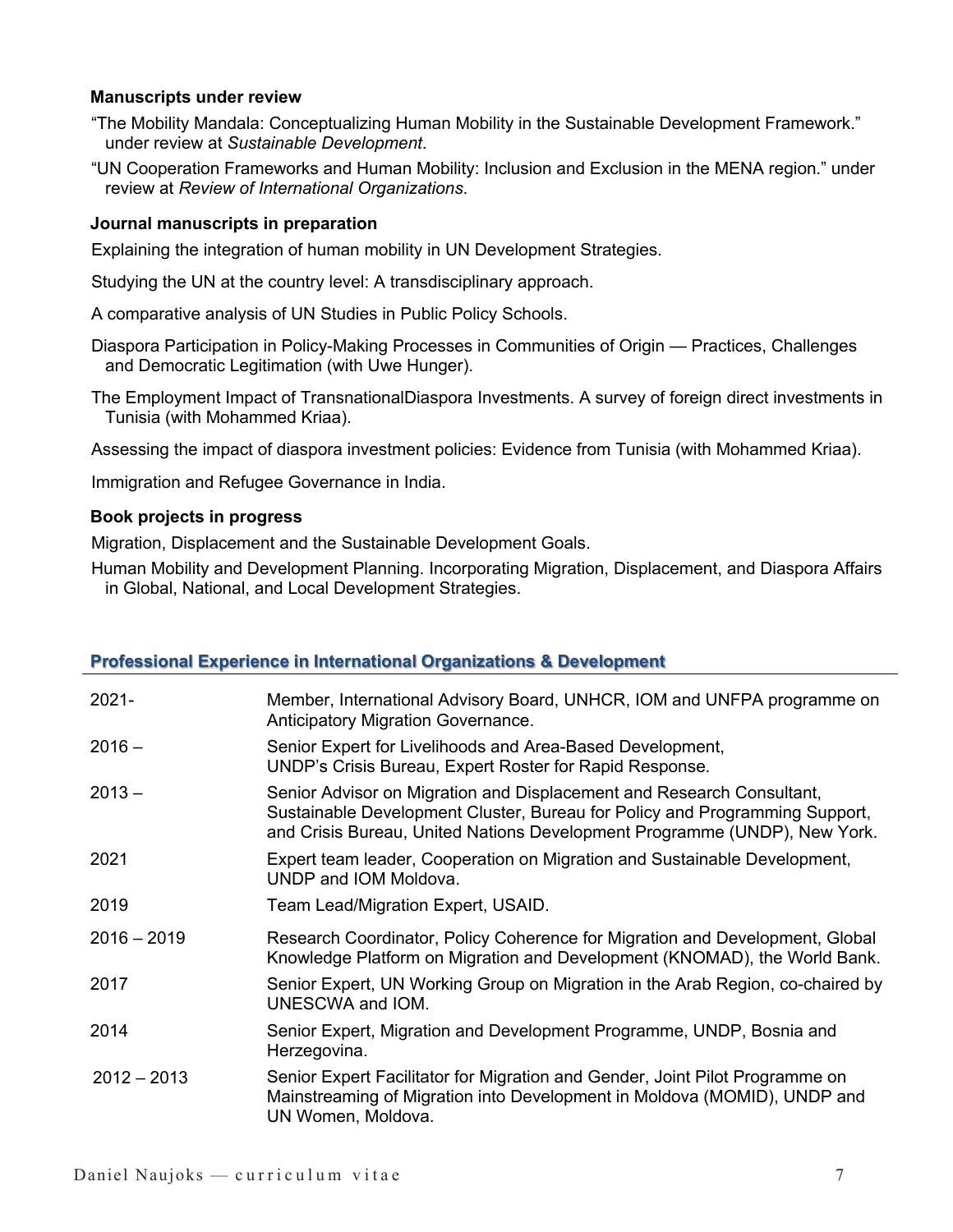| 2012          | Research Consultant and Principal Investigator, European Commission-United<br>Nations Joint Migration and Development Initiative (JMDI).                             |
|---------------|----------------------------------------------------------------------------------------------------------------------------------------------------------------------|
| $2011 - 2012$ | Associate Population Affairs Officer, United Nations, Department of Economic and<br>Social Affairs (DESA), Population Division, Population Policy Section, New York. |
| 2011          | Staff consultant, UNICEF, Social Policy and Economic Analysis Unit, New York.                                                                                        |
| 2006          | Trainee, United Nations Department of Economic and Social Affairs (UNDESA),<br>Population Division, Migration Section, New York.                                     |
| 2005          | Clerkship, German Federal Ministry for Economic Cooperation and Development,<br>World Bank, IMF & debt relief section, Berlin.                                       |
| $2003 - 2006$ | Vice president, Legal Ambulance for Social Welfare Law, Berlin.                                                                                                      |
| $2001 - 2003$ | Consultant, German Technical Cooperation (GTZ, now GIZ), Berlin.                                                                                                     |
| $2000 - 2001$ | Assistant, Development Policy Forum, German Foundation for international<br>Development (DSE, today incorporated into GIZ), Berlin.                                  |

# **Service**  Columbia University 2020– Core group, Earth Network on Climate Mobility, Earth Institute. 2020– Faculty Advisory Committee, Columbia Global Center | Amman. 2020– Steering Committee for the Office of Career Services/Office of Career Advancement, School of International and Public Affairs. 2019– Committee on Instruction, School of International and Public Affairs. 2019– Committee on Forced Migration (and Events Working Group). 2019– Advisor, master's theses, Graduate School of Architecture, Planning, and Preservation. 2018– Advisor, master's theses, Graduate School of Arts and Sciences, Institute for the Study of Human Rights. 2018– Reader for doctoral research, Teacher College. 2018– Mentor, Human Rights Advocates Program, Institute for the Study of Human Rights. 2018 Advisor, summer placements, MPA in Development Practice. 2015– Juror member of the selection committee, Advanced Consortium on Cooperation, Conflict, and Complexity (AC4) fellowship program, Earth Institute, Columbia University.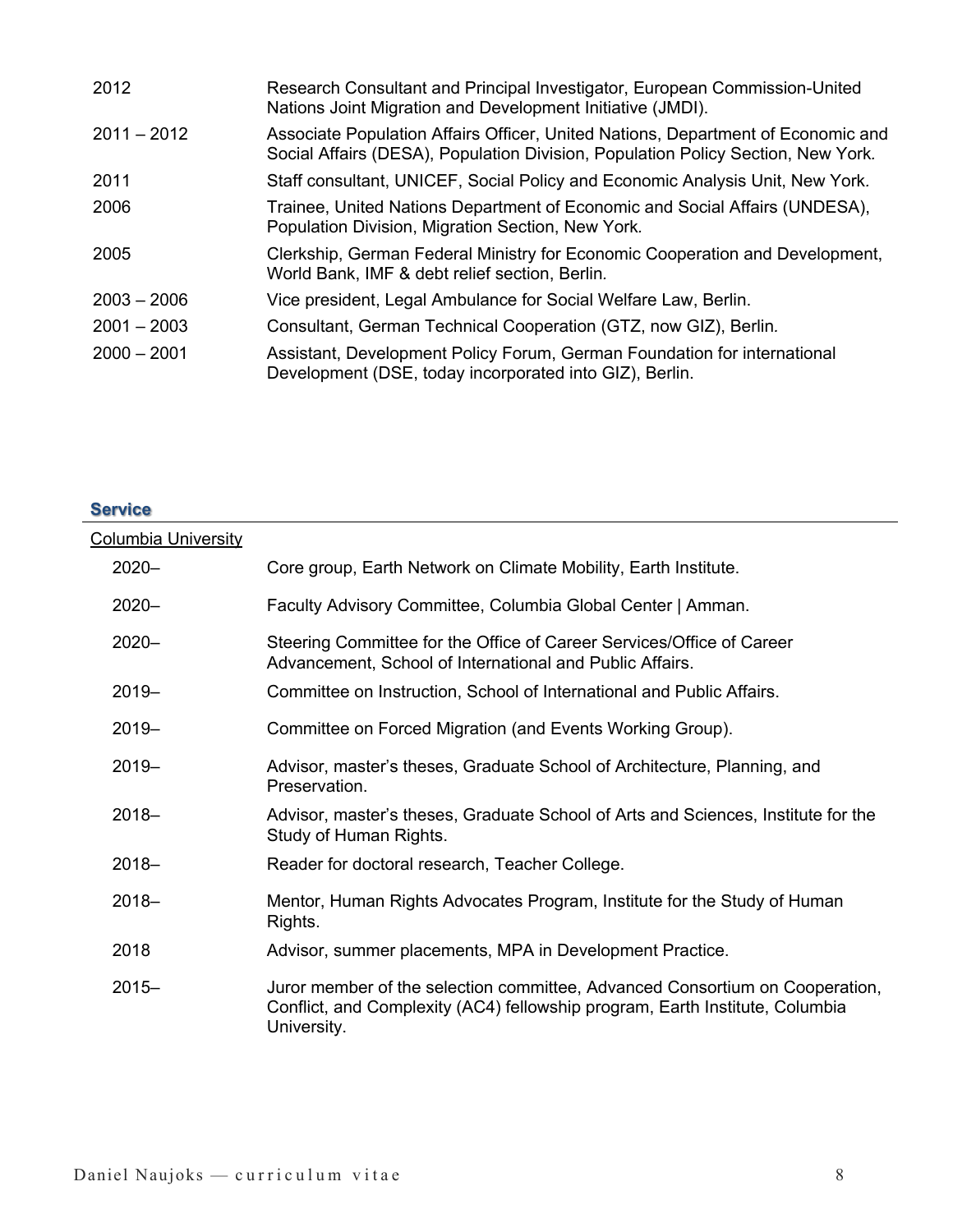#### International Studies Association (ISA)

- 2021 2023 *Treasurer,* International Organization Section.
- 2019 2021 *Chair,* Ethnicity, Nationalism and Migration Studies Section of the International Studies Association (ENMISA).
- 2018 2020 *Officer-at-large*, South Asia in World Politics section (SAWP).
- 2017 2019 *Chair-elect,* ENMISA.
- 2016 2017 *Program co-chair,* ENMISA.
- 2015 2017 Elected *Member-at-Large*, ENMISA.
- 2015 2016 Chair, Distinguished Book Award Committee, ENMISA.
- 2014 2015 Member, Martin O. Heisler Award Committee for the best graduate student paper, ENMISA.

Member in sections: International Organization; Global Development Studies; South Asia in World Politics; Global South Caucus; Ethnicity, Nationalism, Migration Studies; Human Rights; International Political Sociology; International Political Economy.

# American Political Science Association (APSA)

2016 – 2018 Elected *Secretary*, Migration and Citizenship section.

Member in sections: Migration and Citizenship; Foreign Policy; Race, Ethnicity and Politics; International Political Economy.

# Association for the Study of Nationalities (ASN)

2018– Chair, Program Committee on migration, refugees, and diaspora.

# American Sociological Association (ASA)

Member in sections: International Migration; Economic Sociology; Global and Transnational Sociology; Development Sociology; Asia and Asian America.

# Academic Council on the United Nations System (ACUNS)

# **Collaborations & other research positions**

| $2021 -$ | Member, Global Strategic Litigation Council for Refugee Rights.                                                                                 |
|----------|-------------------------------------------------------------------------------------------------------------------------------------------------|
| $2019 -$ | Collaborator, South-South Migration, Inequality and Development Hub, under the<br>UK Research and Innovation's Global Challenges Research Fund. |
| $2019 -$ | Member, Academic Council on the Global Compact for Migration (ACGCM).                                                                           |
| $2019 -$ | Member, 100 Questions Initiative, inaugural Migration Cohort.                                                                                   |
| $2018 -$ | Faculty at Jindal Summer School on Human Rights and Development, T. H. Chan<br>School of Public Health, Harvard University.                     |
| $2013 -$ | Collaborator, European Union Democracy Observatory (EUDO) on Citizenship of<br>the European University Institute (EUI), Florence.               |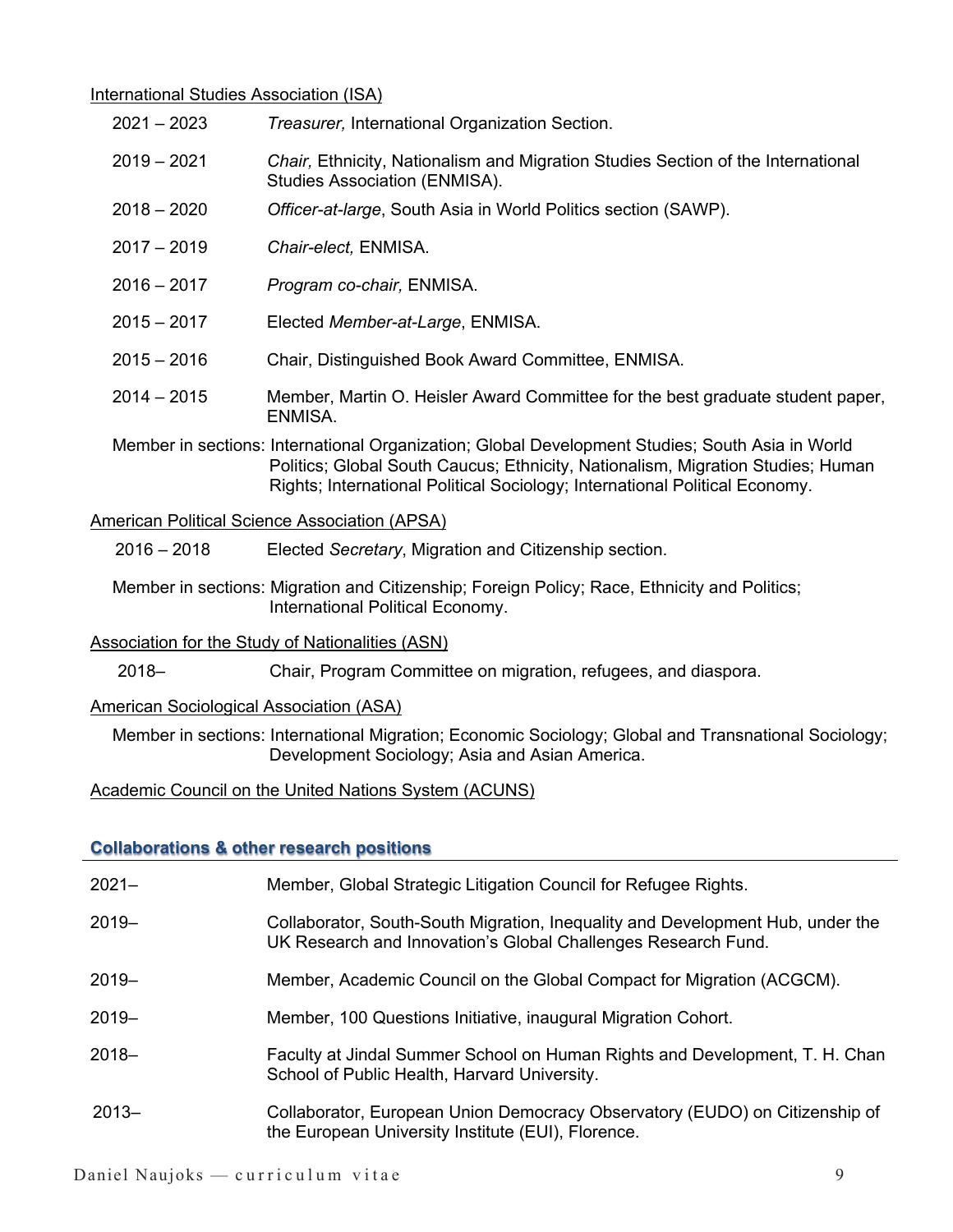| $2017 - 2019$ | Faculty fellow, Zolberg Institute on Migration and Mobility, The New School.                                                                                                                                                                |
|---------------|---------------------------------------------------------------------------------------------------------------------------------------------------------------------------------------------------------------------------------------------|
| $2018 - 2020$ | Expert collaborator on India's social and diaspora policies, University of Liège<br>(Belgium), European Research Council (ERC) funded project on "Migration,<br>Transnationalism and Social Protection in (post-)crisis Europe" (MiTSoPro). |
| $2018 - 2019$ | External examiner, Master of Arts with a major in Communication for<br>Development (ComDev), Malmö University.                                                                                                                              |
| $2016 - 2017$ | Expert member, International Mobility Commission to draft Model Treaty on<br>International Mobility, The Global Policy Initiative, Columbia University.                                                                                     |
| $2014 - 2015$ | External expert on Indian migration policies, Determinants of International<br>Migration (DEMIG) project, International Migration Institute, Oxford University.                                                                             |
| $2011 - 2014$ | Fellow, Hamburg Institute of International Economics (HWWI).                                                                                                                                                                                |
| 2009          | Visiting doctoral scholar, Stanford University.                                                                                                                                                                                             |
| $2008 - 2010$ | Visiting doctoral scholar, Jawaharlal Nehru University, New Delhi.                                                                                                                                                                          |
| 2007          | Visiting doctoral scholar, New York University.                                                                                                                                                                                             |
| $2005 - 2009$ | Editor, Migrationsrecht. Net and European Migration Law. Net.                                                                                                                                                                               |

# **Editorial positions**

*Editor: Diaspora Studies (Brill) (2021*– ).

*Fellow of the Editorial College* (extended editorial team): Migration Politics *(2020*– ).

*Founding Editor:* Multilateralism in Action – Blog, SIPA, Columbia University.

*Academic advisory board:* Remittance Review, International Journal of Migration Research and Development and International Research, Diaspora Studies.

*Book manuscript reviewer***:** Oxford University Press, University of California Press, University of Toronto Press.

*Reviewer*: American Journal of Political Science, American Political Science Review, International Studies Review, Citizenship Studies, Migration Studies, Journal of Peacebuilding & Development, Journal of Global Diaspora Studies, European Journal of Cultural and Political Sociology, Development in Practice, Diaspora Studies, Journal for Political Science Education, Comparative Migration Studies, Nationalities,

#### **Working Languages**

| Proficient: | English, Spanish, Portuguese, French, Italian, German. |
|-------------|--------------------------------------------------------|
| Fluent:     | Hindi.                                                 |
| Basic:      | Romanian.                                              |

# **Research Software Skills**

Proficient: NVivo, Atlas.ti, Stata.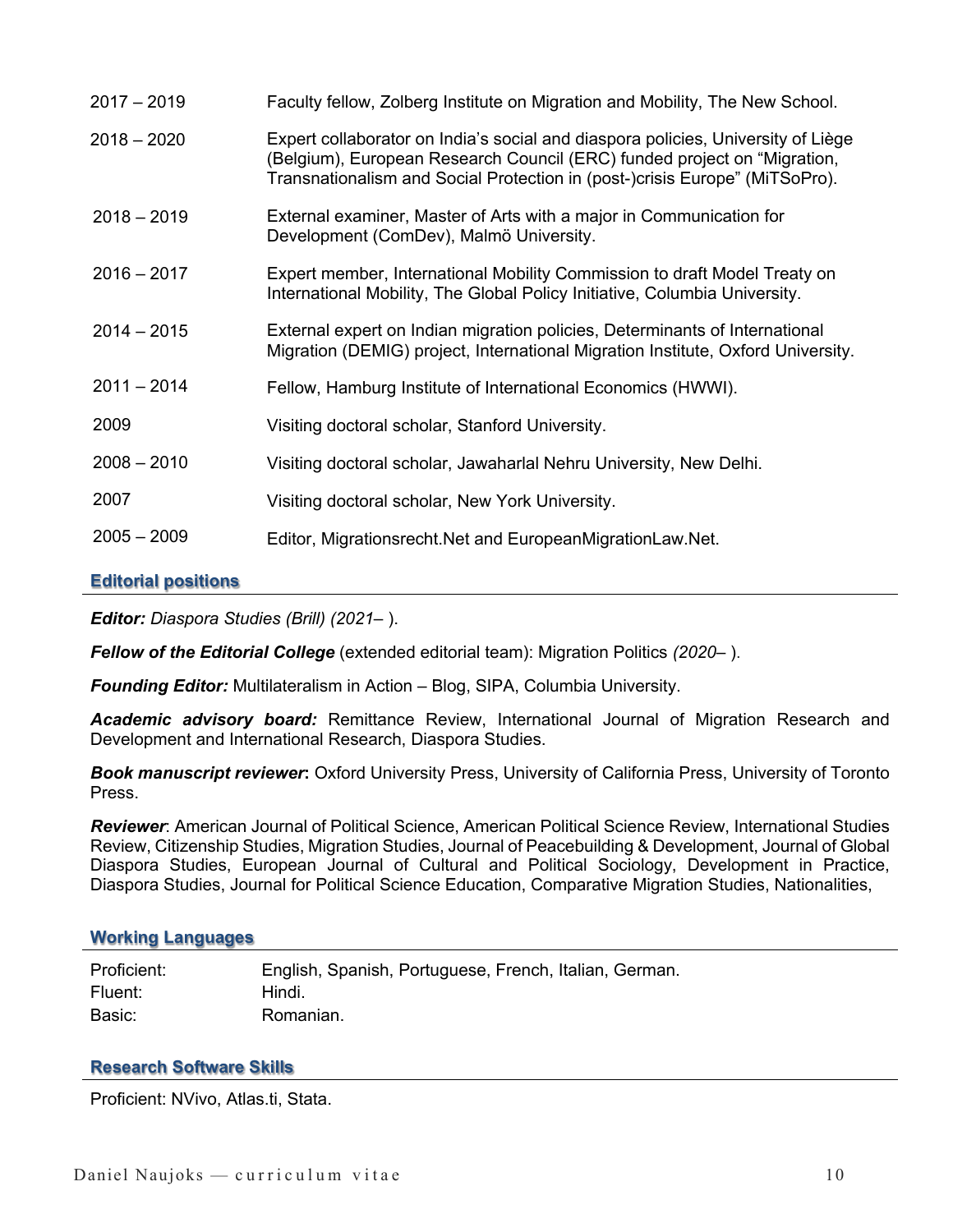#### **Conferences organized**

- Workshop on Teaching and Research Dissemination on Forced Migration, Columbia Committee on Forced Migration, virtual, Mar 16, 2021 (convenor).
- International Workshop 'A Model International Mobility Convention: Rights and Governance for Migrants and Refugees,' Columbia Global Center Mumbai, Mar 16, 2018 (convenor).
- National workshop "Operationalising a Dashboard of Indicators for Measuring Policy and Institutional Coherence for Migration and Development: the Netherlands' experience", Global Knowledge Partnership on Migration and Development (KNOMAD) Thematic Working Group on Policy and Institutional Coherence, The Hague, Netherlands, Jun 12, 2015 (co-convenor).
- International expert meeting "Operationalising a Dashboard of Indicators for Measuring Policy and Institutional Coherence for Migration and Development", Global Knowledge Partnership on Migration and Development (KNOMAD) Thematic Working Group on Policy and Institutional Coherence, The Hague, Netherlands, Jun 10–11, 2015 (co-convenor).
- "Retreat on Integrating Employment in the UNDAF guidance note on migration and mobility", UNDP, ILO, IOM, Geneva, Switzerland, May 21, 2015 (co-convenor).
- "A Foot in Each World: South Asian Diaspora Communities in the U.S. and their Interactions with their Homeland", School of International and Public Affairs, Columbia University, in cooperation with Organisation for Diaspora Initiatives (ODI), New Delhi and Global Diaspora Week (USAID), New York, Oct 17, 2014 (convenor).
- "Diaspora in India's Foreign Policy and National Security: A Comparative Perspective", in partnership with India's Ministry of External Affairs, India International Centre (IIC), Jawaharlal Nehru University, Organisation for Diaspora Initiatives, New Delhi, Nov 6–7, 2013 (academic co-convenor).
- Global Migration Group (GMG) Symposium "Migration and Youth: Harnessing Opportunities for Development", May 17–18, 2011, New York (lead consultant).
- ODI Diaspora Workshop "Re-assessing the Pravasi Bharatiya Divas", Jawaharlal Nehru University, New Delhi, Jan 10, 2010 (co-convenor).
- "International Conference on Freshwater", German Ministry of Economic Cooperation and Development and Ministry for the Environment, Bonn, Germany, Dec 3-7, 2001 (lead consultant).

#### **Invited and Public Talks**

- "Post-pandemic Migration scenarios in Bangladesh. Demographic and Socioeconomic Changes caused by COVID-19 in Bangladesh." Center on International Cooperation at New York University, BRAC and UN Women, June 23, 2021.
- "Potential & Pitfalls of Social Media communication for Sustainable Development. Interrogating Ethical, Strategic, and Impact Angles." World Summit of SDG Influencers, June 19, 2021.
- "Why human rights-based and freedom-enhancing/ approaches trump 'migration management' a simplification approach," Transatlantic Roundtable Human Mobility, United Nations Network on Migration, United Nations University-MERIT, Columbia Committee on Forced Migration, May 19, 2021.
- "UNDP and IOM Cooperation on Migration and Sustainable Development in Moldova," Policy Dialogue (virtual), UNDP and IOM, June 16, 2021.
- "Multilateralism for Mobility: Cooperation among UN Agencies in a Post-pandemic World," Food for Thought lecture series, Picker Center for Executive Education, Columbia University, Sept 30, 2020.
- Keynote speaker, "Transnational and transdisciplinary approaches to study migration, diaspora and related policies", 1st International Workshop on Research Methods and Approaches to Migration and Diaspora Studies, Central University of Gujarat, Gandhinagar, Jun 30, 2020.
- "Human Mobility and Climate Change: The Case of Small Island Development States." UNDP Webinar, Feb 20, 2020.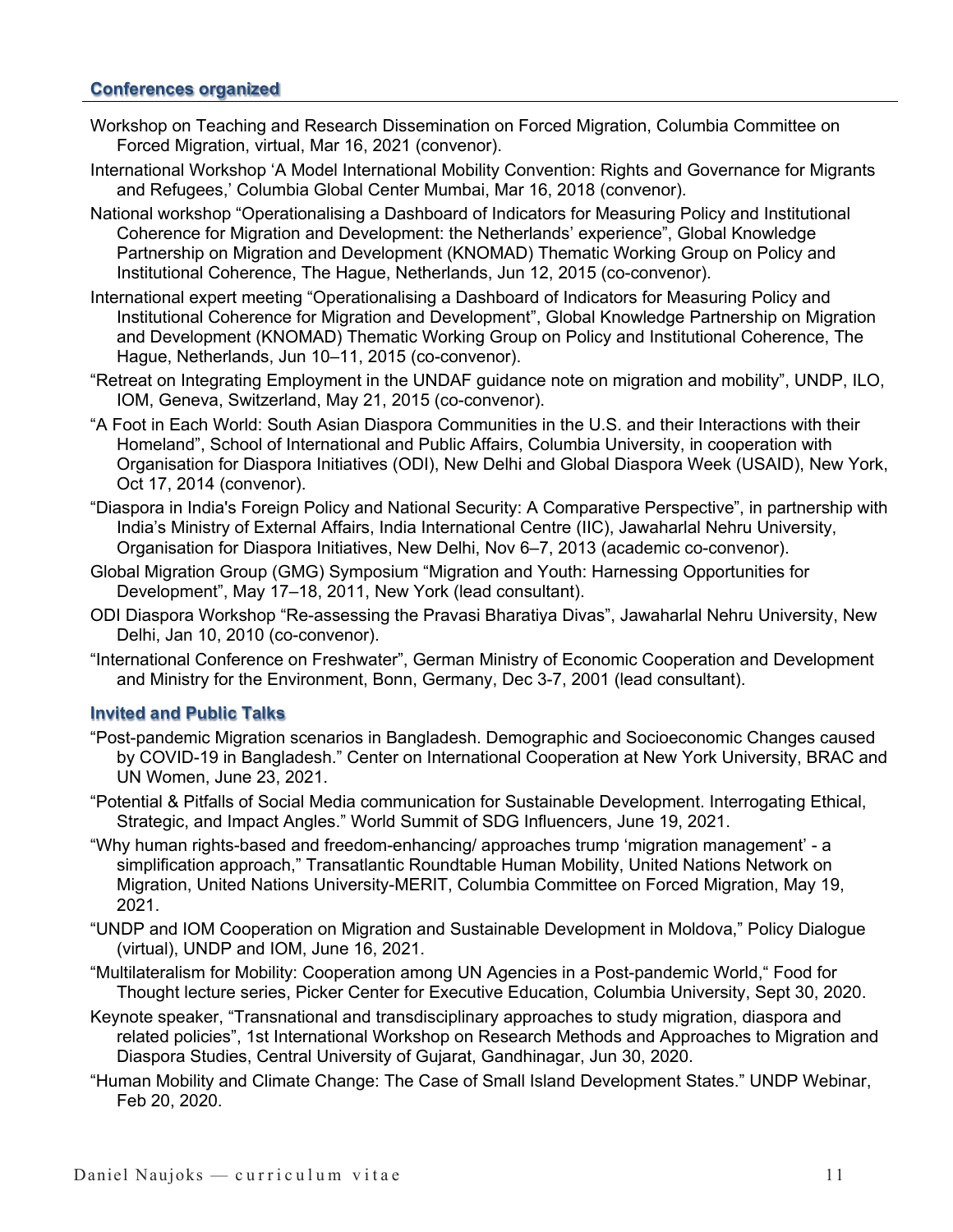- "The Mobility Mandala. A global framework linking human mobility, public policy and sustainable development", inaugural talk at the migration research brownbag series, Center for Migration Studies, New York, Nov 6, 2019.
- "Leaving No One Behind: Development Solutions, Displacement and Humanitarian Assistance", Columbia University, Dec 5, 2018.
- Keynote speaker, "Migrant Rights, Migration Governance and the Model International Mobility Convention", International Workshop 'A Model International Mobility Convention: Rights and Governance for Migrants and Refugees,' Columbia Global Center Mumbai, Mar 16, 2018.
- Panelist, Beyond diasporas from the Balkans and refugee routes today: academic and policy implications, Columbia University, Mar 10, 2017.
- "The new migration governance for development: Integrating human mobility into public policies", Tufts University, May 11, 2016.
- Panelist, Columbia International Relations Council and Association (CIRCA)'s Academics Symposium on International Relations: The current refugee crisis and its implications for global politics, New York, Apr 15, 2016.
- Keynote speaker, 3<sup>rd</sup> annual Student World Affairs Conference (SWAC), World Affairs Council of the Mid-Hudson Valley, Poughkeepsie, Apr 16, 2016.
- "Global Migration and Refugee Issues", public lecture, United Nations Department of Public Information, New York, March 24, 2016.
- "The Refugee Crisis Local, National, and Global Responsibilities", public lecture, United Nations Department of Public Information, New York, Mar 10, 2016.
- "Global Migration and the United Nations", public lecture, United Nations Department of Public Information, New York, Feb 22, 2016.
- "The Impact of Syrian Refugees on Livelihoods, Employment, and Economic Development in Lebanon, Jordan, and Turkey" at panel discussion on "The Impacts of the Syrian Refugee Crisis", Delta Growth and Development Project, Columbia University, Oct 15, 2015.
- "Statelessness, Citizenship, and Social Cohesion", expert panel on 'The Right to Have Rights: Statelessness and Citizenship in the 21<sup>st</sup> Century' The New School, New York, Apr 30, 2015.
- "Borders, Nations, and Peace in South Asia Social Norms and Diverse Societies", Keynote address, Symposium 'Possibilities of Peace in the wake of the Kailash - Malala Nobel Win', Association for India's Development and Asian-American Network Against Abuse of Human Rights, Oct 25, 2014.
- "From Passport to Pennies: Exploring the effects of dual citizenship on migrants' remittances", Transnational Studies Initiative (TSI) Seminar, Weatherhead Center for International Affairs, Harvard University, Oct 22, 2014.
- "Migration, Citizenship, and Development", Fletcher School of Law and Diplomacy and Department of Sociology, Tufts University, Oct 22, 2014.
- "Migration, Citizenship, and Development", Marist College, Poughkeepsie, Sept 16, 2014.
- "Diaspora Investment Opportunities and Challenges", African Diaspora Investment Symposium, Washington DC, Aug 4, 2014, International diaspora Engagement Alliance (IdEA) and USAID.
- "Foreign Direct Investment and Migration—Interdependencies, Drivers and Impacts of Diaspora Investments", Rockefeller-Aspen Diaspora Program, Diaspora Roundtable for Thought Leaders, Washington DC, May 8, 2014.
- "Migration, Citizenship, and Development", book talk at the India-China-Institute, New School for Social Research, New York, Nov 12, 2013.
- "Migration, Citizenship, and Development", book discussion panel at India International Center, New Delhi, Nov 5, 2013.
- Book session: "Migration, Citizenship, and Development", Conference on the Meaning of Citizenship, Center for the Study of Citizenship, Wayne State University, Detroit, Mar 21-23, 2013.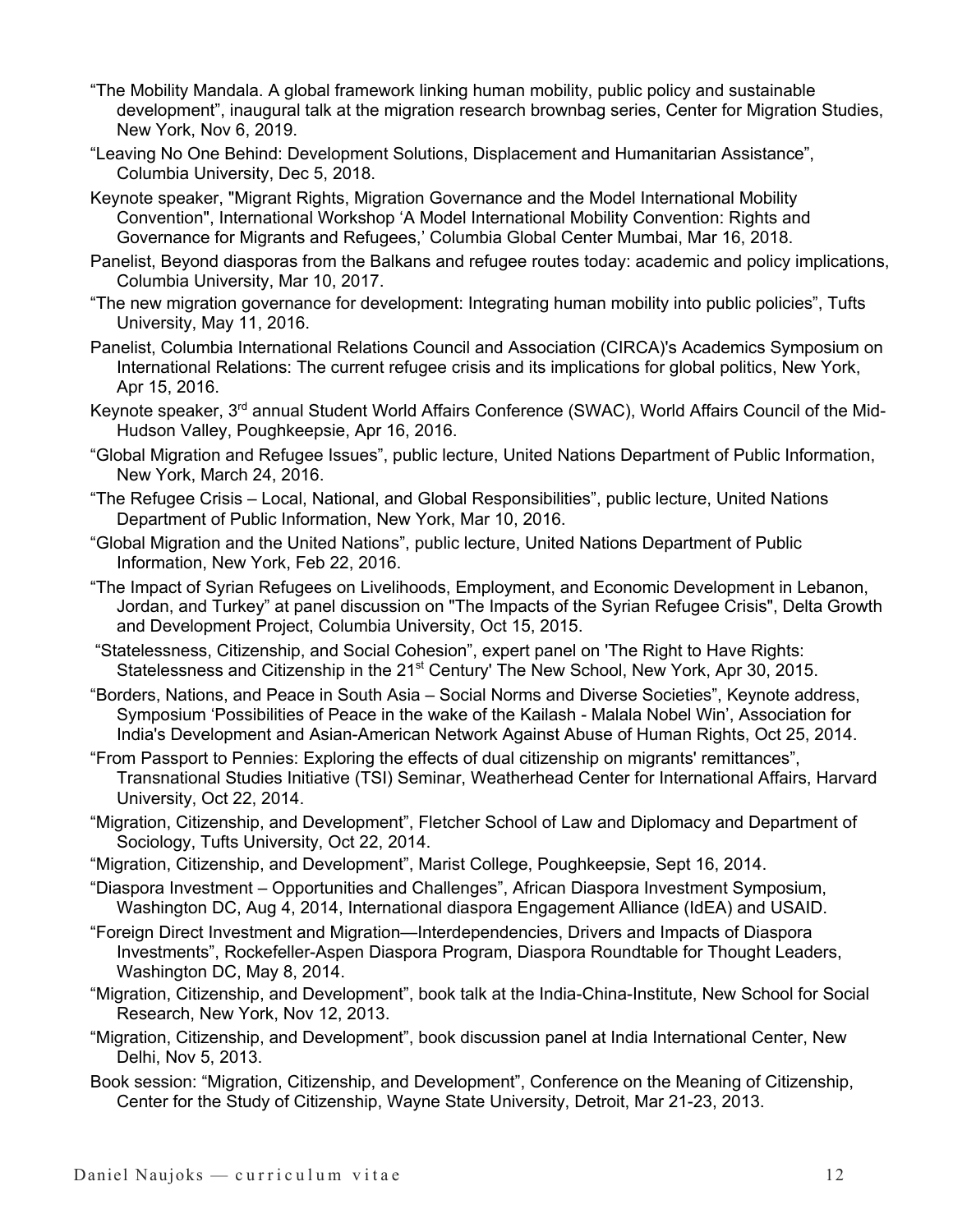- "Good local governance, local authorities and international migration—A global assessment", Jawaharlal Nehru University, New Delhi, Jan 18, 2013.
- "An introduction to transnational approaches to migration research" introductory presentation to a talk by Peggy Levitt, India International Centre, New Delhi, Aug 19, 2010.
- "Prospects and challenges of considering migration in development planning—Lessons from mainstreaming migration", University of Cape Town, Cape Town, Mar 11, 2013.
- "India's New Membership Concepts. Policy Change in the light of Migration and Development", Friedrich Ebert Foundation, Bonn, Germany, Apr 9, 2008, and at Migration Seminar at the Hamburg Institute of International Economics, Hamburg, Apr 21, 2008.

#### **Chair or Discussant at Academic Panels**

#### **2021**

- Chair, panel on "Structure and Functioning of International Organizations," Academic Council on the United Nations System (ACUNS) Annual Meeting, New York, Jun 24, 2021.
- Chair, roundtable on "The Local Turn of UN Studies: The Impact of UN Country-Level Activities on Global Governance," Academic Council on the United Nations System (ACUNS) Annual Meeting, New York, Jun 26, 2021.
- Chair, panel on "Immigration in North America," 25<sup>th</sup> Annual World Convention of the Association for the Study of Nationalities (ASN), New York, May 5, 2021.
- Chair, panel on "Diaspora Engagement in Comparative Perspective," 25<sup>th</sup> World Convention of the Association for the Study of Nationalities (ASN), New York, May 7, 2021.
- Chair, panel on "Migrants' Access to Citizenship and Legal Identity," 25<sup>th</sup> World Convention of the Association for the Study of Nationalities (ASN), New York, May 8, 2021.
- Chair, panel on "Refugees, Asylum & Displacement," 25<sup>th</sup> World Convention of the Association for the Study of Nationalities (ASN), New York, May 8, 2021.

# **2020**

- Chair, panel on "The Politics of Migrant Integration," 25<sup>th</sup> World Convention of the Association for the Study of Nationalities (ASN), New York, May 8, 2020.\*
- Discussant, book panel for T. Alexander Aleinikoff and Leah Zamore. 2019. The Arc of Protection (Stanford UP), 25<sup>th</sup> World Convention of the Association for the Study of Nationalities (ASN), New York, May 8, 2020.\*
- Discussant, panel on "Human Rights and Migration," Annual Meeting of the International Studies Association (ISA), Honolulu, Mar 28, 2020.\*
- Chair, roundtable on "At A Crossroads: The Future of Comparative Immigration Politics," Annual Meeting of the International Studies Association (ISA), Honolulu, Mar 28, 2020.\*
- Participant, ENMISA Distinguished Scholar Panel honoring Susan Martin, Annual Meeting of the International Studies Association (ISA), Honolulu, Mar 26, 2020.\*
- *\* Conference cancelled because of the COVID-19 pandemic.*

- Moderator, panel on "Luminaries of Change: Advocacy and Activism for Rights," Symposium on Statelessness and Belonging in a Globalized World, Columbia University, New York, Nov 20, 2019.
- Moderator, panel on "Stakeholder and Community Engagement for Sustainable Urban Change," International Conference on Sustainable Development (ICSD), New York, Sept 24, 2019.
- Discussant, book panel for Philipp Ther's 'The Outsiders: Refugees in Europe and the West since 1492,' 24<sup>th</sup> World Convention of the Association for the Study of Nationalities (ASN), New York, May 4, 2019.
- Chair, panel on "South Asian Migrants Across the Globe: Political, Social and Religious Activism," 24<sup>th</sup> World Convention of the Association for the Study of Nationalities (ASN), Columbia University, New York, May 2, 2019.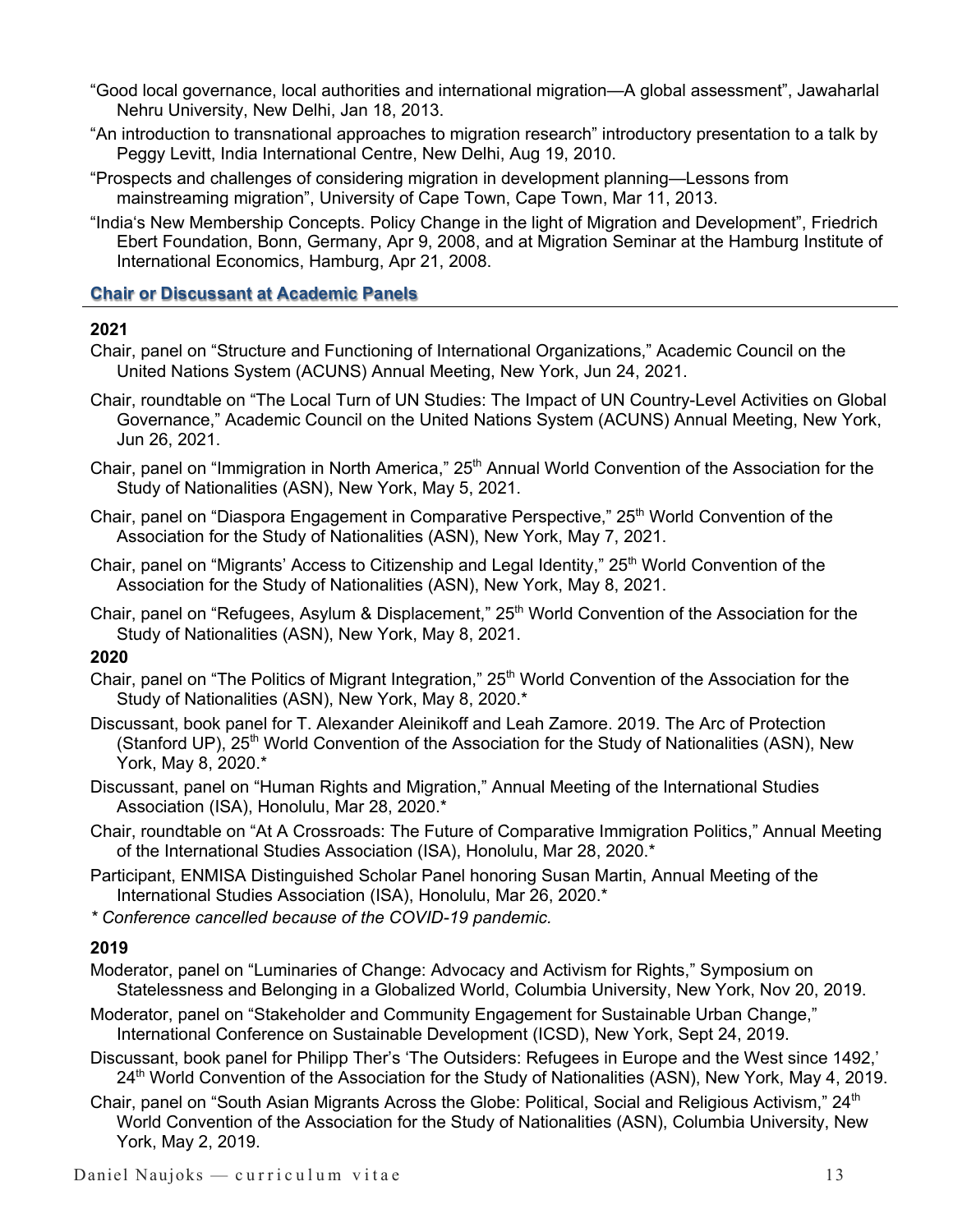- Moderator, panel on "Refugees and Migrants in the Global South, conference on Escape from Violence," The New School, Apr 12, 2019.
- Moderator, expert panel on "Narrowing of Humanitarian Protection: A New Era of asylum polices in the US and around the world", Columbia University, Apr 6, 2019.
- Roundtable participant, "The UN Global Compact on Migration: One step ahead?" Annual Meeting of the International Studies Association (ISA), Toronto, Mar 29, 2019.
- Chair, panel on "Transit States, International Cooperation, and Migration Policy", Annual Meeting of the International Studies Association (ISA), Toronto, Mar 28, 2019.
- Chair and Discussant, "Transit States, International Cooperation, and Migration Policy," Annual Meeting of the International Studies Association (ISA), Toronto, Mar 27, 2019.

# **2018**

- Chair, panel on "Governing mobility: Migration, Refugees and the Sustainable Development Goals", Annual Meeting of the American Political Science Association (APSA), Boston, Aug 30 – Sept 2, 2018.
- Chair, panel on "Diaspora Politics and Immigrant Political Mobilization", Annual Meeting of the American Political Science Association (APSA), Boston, Aug 30 – Sept 2, 2018.
- Discussant, panel on "Diaspora Politics and Immigrant Political Mobilization", Annual Meeting of the American Political Science Association (APSA), Boston, Aug 30 – Sept 2, 2018.
- Moderator, panel on 'Refugee Issues Far and Near', conference Immigrant & Refugee Rights in Turbulent Times, Baruch College, CUNY, New York, Apr 20, 2018.
- Discussant, book panel for Caress Schenk's '*Why Control Immigration? Strategic Uses of Migration Management in Russia*,' 23<sup>rd</sup> World Convention of the Association for the Study of Nationalities (ASN), Columbia University, New York, May 3, 2018.
- Discussant, book panel for Matthew Longo's '*The Politics of Borders: Sovereignty, Security, and the Citizen after 9/11*,' New York, Apr 28, 2018.
- Chair, panel on 'Effective Migration (Mis)Management in the EU and Beyond', 23<sup>rd</sup> World Convention of the Association for the Study of Nationalities (ASN), Columbia University, New York, May 3, 2018.
- Moderator, Panel on "Economic Dimensions of Migration", Regional Perspectives on Migration and Refugees Conference, Harriman Institute, Columbia University, Jan 19, 2018.

# **2017**

- Moderator, Panel on "Ideas for Migration," Symposium on Innovation and Ideas in a Changing Landscape, Columbia University, Oct 3, 2017.
- Chair, panel on "Diasporas and Kin in the History and Present of Central Europe", 22<sup>nd</sup> World Convention of the Association for the Study of Nationalities (ASN), New York, May 4, 2017.
- Chair, panel on "Unpacking the Sending State: Regimes, Institutions, and non-State Actors in Diaspora & Emigration Politics", Annual Meeting of the International Studies Association (ISA), Baltimore, Feb 23, 2017.

Discussant, panel on "Diaspora Engagement: Global Practices," International Conference on India and its Diaspora Engagement: Comparative Global Practices, Bangalore, Jan 10, 2017.

# **2016 and before**

- Moderator, Symposium on "Changing the Narrative: a Multi Stakeholder Approach to Forced Displacement", SIPA Migration Working Group and Columbia Global Policy Initiative, Oct 5, 2016.
- Chair, panel on "Innovation for the SDGs: UNDP, UNICEF, UN Women, and UNHCR's experiences with Innovation", Columbia University, Apr 26, 2016.
- Chair, panel on "Migrants in the Economy", 21<sup>st</sup> World Convention of the Association for the Study of Nationalities (ASN), New York, Apr 15, 2016.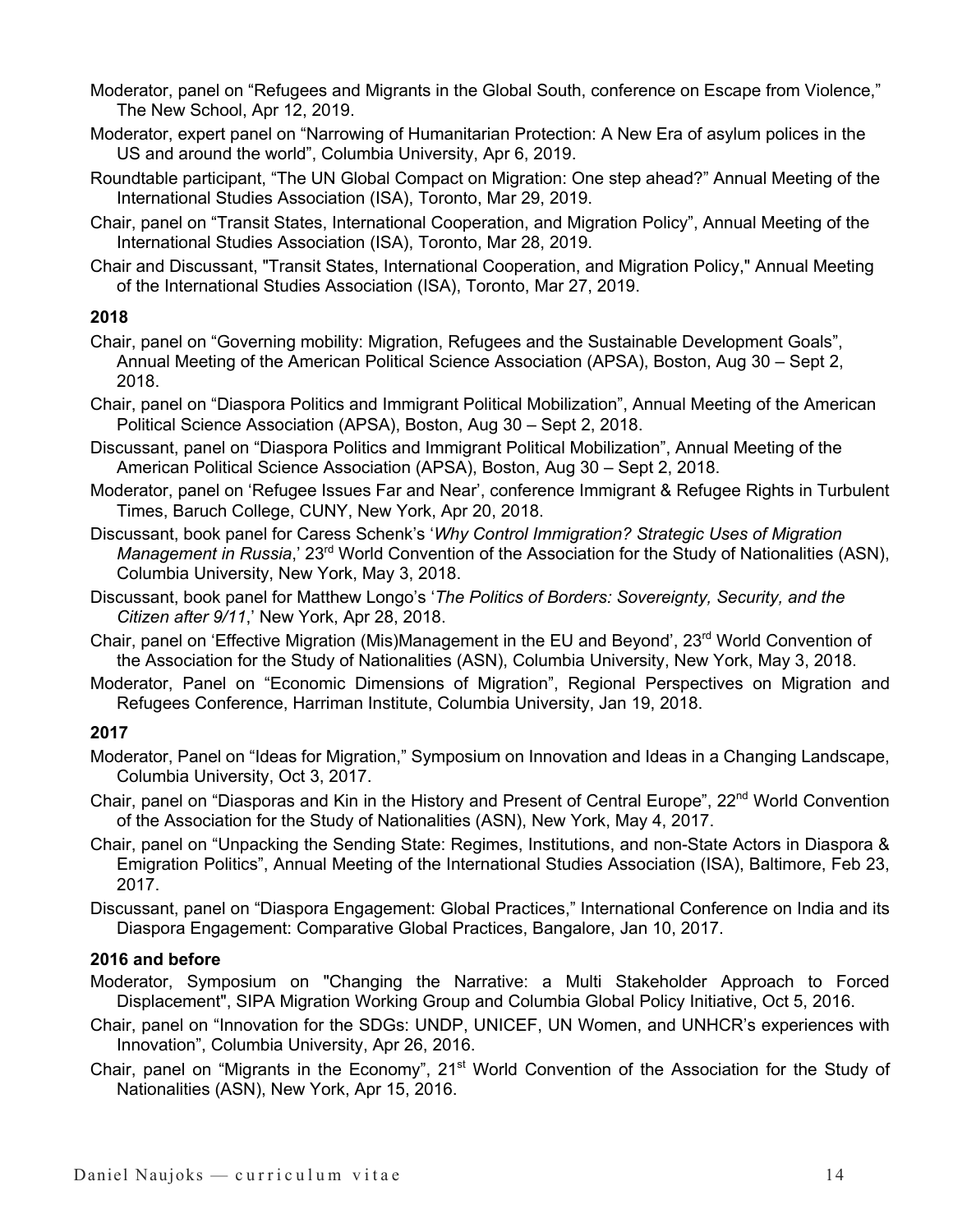Discussant, research workshop on "Unpacking the Sending State: Regimes, Institutions and Non-state Actors in Diaspora and Emigration Politics", Annual Meeting of the International Studies Association (ISA), Atlanta, Mar 15, 2016.

# **2015 and before**

- Chair and moderator, panel discussion on "Refugee Protection and the limits of the 1951 Refugee Convention", Columbia University, New York, Nov 12, 2015.
- Moderator, "Migration and Development: The uncertain connection", Columbia University, New York, Oct 23, 2015.
- Discussant for panel on "Politics of Diasporic Engagement", 20<sup>th</sup> World Convention of the Association for the Study of Nationalities (ASN), Columbia University, New York, Apr 25, 2015.
- Chair and moderator, "Immigration, Identity, and Islam: Making sense of Europe's Public Debates in the light of Charlie Hebdo and the 'Islamization of Europe' "The New School, New York, Mar 12, 2015.
- Discussant for panel on "Diasporas and International Relations: New Trends in Comparative Studies", Annual Meeting of the International Studies Association (ISA), Toronto, Feb18, 2015.
- Moderator, panel on 'Transnational Ties' and panel on 'From Economy to Society', Following the Flows Transnational Approaches to Intangible Transfers, Center for Migration and Development, Princeton University, Sept 19–20, 2014.
- Moderator, panel on 'Theorizing Citizenship', Citizenship Studies Conference: "Place, (Dis)Place and Citizenship", Center for the Study of Citizenship, Wayne State University, Detroit, Mar 22–23, 2014.
- Chair, panel on 'Diaspora in Foreign Policy: Global Experiences Part I' at the international conference on 'Diaspora in India's Foreign Policy and National Security: A Comparative Perspective', New Delhi, Nov 6–7, 2013.
- Discussant, panel on 'Diaspora in Foreign Policy and National Security: Broader Theoretical Framework' at the international conference on 'Diaspora in India's Foreign Policy and National Security: A Comparative Perspective', New Delhi, Nov 6–7, 2013.
- Moderator, panel on 'Global Citizenship' at Conference on the Meaning of Citizenship, Center for the Study of Citizenship, Wayne State University, Detroit, Mar 21–23, 2013.
- Discussant, panel on 'Comparative Public Policy', Annual Meeting, Southwestern Social Science Association, San Diego, Apr 7, 2012.

# **Conference Presentations**

- "The Impact of UN Country-Level Activities on Global Governance," Academic Council on the United Nations System (ACUNS) Annual Meeting, New York, Jun 26, 2021.
- "Moldova and the UN Global Compacts," 25<sup>th</sup> World Convention of the Association for the Study of Nationalities (ASN), New York, May 7, 2021.
- Roundtable participant, "Martin Heisler Memorial Panel," Annual Meeting of the International Studies Association (ISA), virtual convention (COVID-19), Apr 9, 2021.
- Roundtable participant, "ENMISA 2021 Distinguished Scholar Panel honoring Jennifer Brinkerhoff," Annual Meeting of the International Studies Association (ISA), virtual convention (COVID-19), Apr 9, 2021.
- "The Local Turn of UN Studies: Global Governance and International Organizations' Country-level Activities," Annual Meeting of the International Studies Association (ISA), virtual convention (COVID-19), Apr 8, 2021.
- Roundtable participant, "ENMISA 2020 Distinguished Scholar Panel honoring Susan Martin," Annual Meeting of the International Studies Association (ISA), virtual convention (COVID-19), Apr 8, 2021.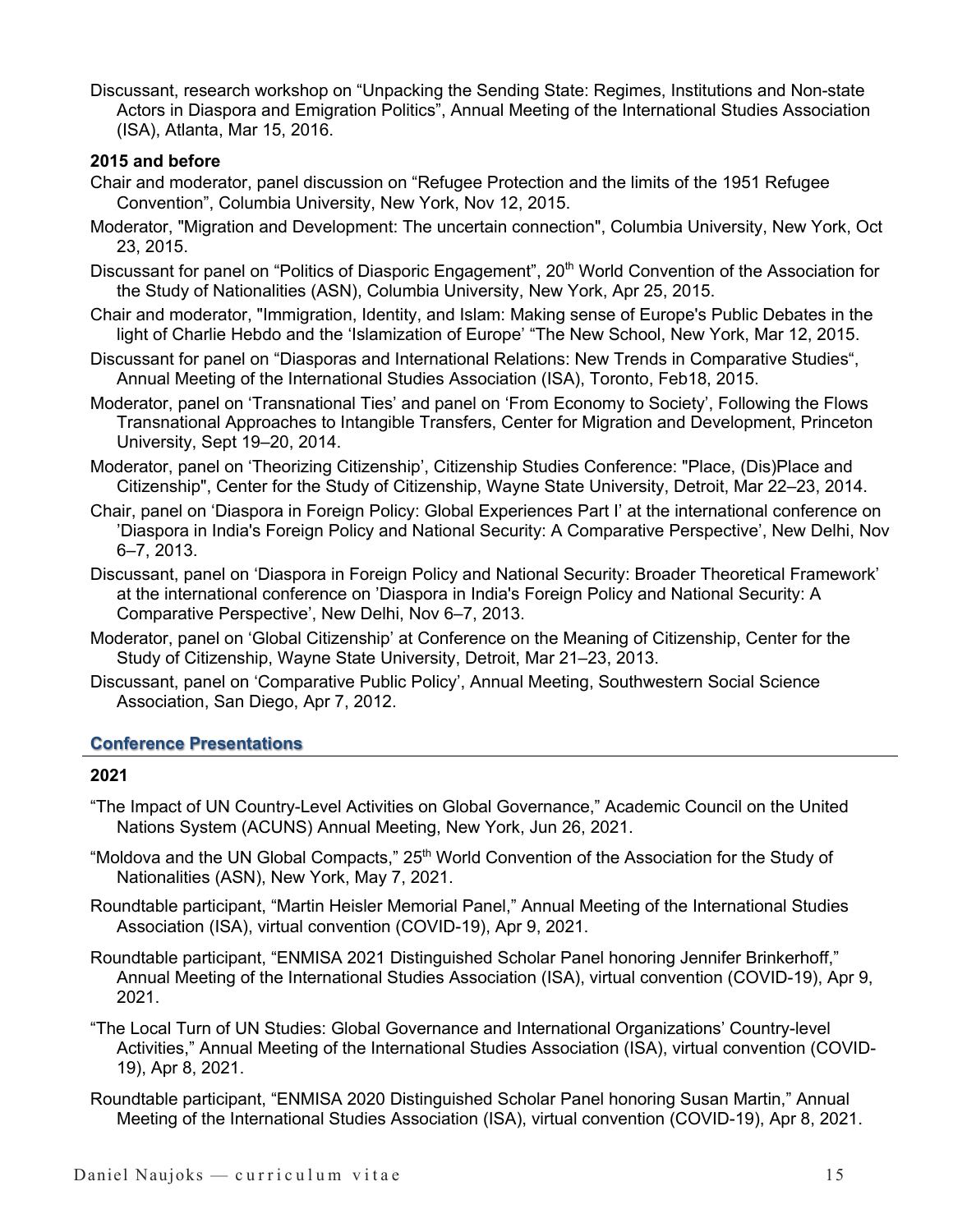Roundtable participant, "Individual Diaspora Agency in World Politics," Annual Meeting of the International Studies Association (ISA), virtual convention (COVID-19), Apr 8, 2021.

"Multi-level migration governance: Unpacking dimensions, levels, and actors," Annual Meeting of the International Studies Association (ISA), virtual convention (COVID-19), Apr 6, 2021.

# **2020**

"Unpacking dimensions, levels, and actors of migration governance," 25<sup>nd</sup> Annual World Convention of the Association for the Study of Nationalities (ASN), New York, May 7, 2020.\*

"Explaining the integration of human mobility in UN Development Strategies," Annual Meeting of the International Studies Association (ISA), Honolulu, Mar 28, 2020.\*

*\* Conference cancelled because of the COVID-19 pandemic.*

# **2019**

"Conceptualizing Human Mobility in the Sustainable Development Framework," Annual Meeting of the International Studies Association (ISA), Toronto, Mar 27, 2019.

# **2018**

"Immigration and Refugee Governance in India," Workshop on The Politics of Migration Policies: Towards an empirically grounded, comparative political theory of migration politics, Paris, Dec 17-18, 2018.

"Conceptualizing Human Mobility in the Sustainable Development Framework," Annual Meeting of the American Political Science Association (APSA), Boston, Aug 30 – Sept 2, 2018.

#### **2017**

"Migration and the Transnationalization of Public Policies," 22<sup>nd</sup> World Convention of the Association for the Study of Nationalities (ASN), New York, May 6, 2017.

- Panelist, Roundtable on The Migration State in the Global South, Annual Meeting of the International Studies Association (ISA), Baltimore, Feb 22, 2017.
- Panelist, Roundtable on Diasporas in World Politics: New Research Agendas on Cooperation, Individual Agency, and Contextual Embeddedness, Annual Meeting of the International Studies Association (ISA), Baltimore, Feb 22, 2017.

"Paradigms, Policies and Patterns of Indian Diaspora Investments," International Conference on India and its Diaspora Engagement: Comparative Global Practices, Bangalore, Jan 10, 2017.

# **2016**

- "The Impact of Diaspora Investments. A survey of FDI in Tunisia", Annual Meeting of the American Political Science Association (APSA), Philadelphia, Sept 1-4, 2016.
- "Explaining migration and refugee issues in UN development strategies", Annual Meeting of the American Political Science Association (APSA), Philadelphia, Sept 1-4, 2016.
- "Affinity Diasporas Shedding Blood for Love," 21<sup>st</sup> World Convention of the Association for the Study of Nationalities (ASN), New York, Apr 16, 2016.
- "Beyond diaspora policies: Integrating migration issues in development policies", Annual Meeting of the International Studies Association (ISA), Atlanta, Mar 16, 2016.
- "Overseas Indians' Diaspora Investments: Drivers, Impacts, and Public Policies", Annual Meeting of the International Studies Association (ISA), Atlanta, Mar 19, 2016.
- "Dual Citizenship and Ethnic Identity. Indian-American Immigrants and the Strategic Role of Legal Status" at International Conference on Strategic Citizenship: Negotiating membership in the age of dual nationality, Department of Sociology, Princeton University, Mar 7-8, 2016.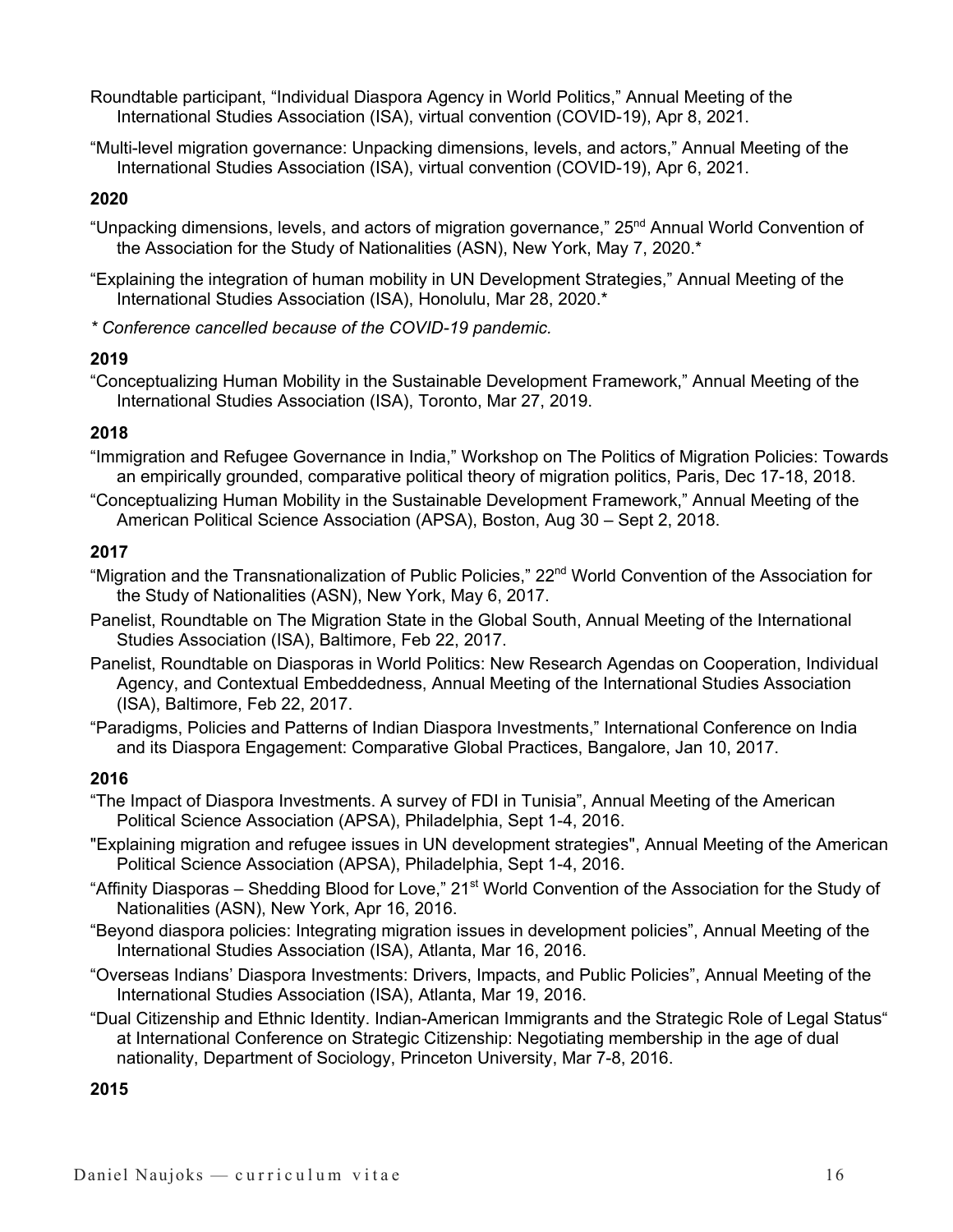- "Rhetoric, Institutions and Participation in India's Diaspora Governance", seminar "Potenziale der Migration: Migration aus Indien nach Deutschland" (The Potential of Migration: Migration from India to Germany), German Federal Office for Migration and Refugees, Nuremberg, Sept 22, 2015.
- "Beyond diaspora engagement policies: Integration of migration and diaspora issues in development policies," Annual Meeting, American Sociological Association (ASA), Chicago, Aug 24, 2015.
- "The Political Effects of Diasporic Citizenship: Overseas Citizenship of India and Political Participation in the United States," Workshop Diaspora as Agents of Global Cooperation, Centre for Global Cooperation Research, Käte Hamburger Kolleg, Duisburg, Apr 22, 2015.
- "Diaspora Participation in Policy-Making Processes in Communities of Origin Practices, Challenges and Democratic Legitimation" (with Uwe Hunger), Annual Meeting of the International Studies Association (ISA), New Orleans, Feb 19, 2015.

# **2014**

- "Migrant Entrepreneurship and Diaspora Investments—Toward an Interdisciplinary Research Agenda," Research workshop Migrations and Development, Sarajevo, Bosnia and Herzegovina, Nov 17–18, 2014.
- "Toward an Interdisciplinary Research Agenda on Diaspora Investments: Exploring the Drivers, Effects, and Policy Incentives," Annual Meeting of the American Political Science Association (APSA), Washington DC, Aug 28-31, 2014.
- "Toward an Interdisciplinary Research Agenda on Diaspora Investments: Exploring the Drivers, Effects, and Policy Incentives," Annual Meeting of the American Sociological Association (ASA), San Francisco, Aug 16-19, 2014.
- "The Nexus between Diasporic Citizenship and Ethnic Identity—A Study of Overseas Indians in the United States," 19<sup>th</sup> World Convention of the Association for the Study of Nationalities (ASN), Columbia University, New York, Apr 24-26, 2014.
- "Where the Global and the Local Meet: Diaspora Engagement and Local Institutions," Annual Meeting of the International Studies Association (ISA), Toronto, Mar 29, 2014.
- "From Passport to Pennies: How Does Country-of-Origin Citizenship Increase Migrants' Remittances?" Annual Meeting of the International Studies Association (ISA), Toronto, Mar 27, 2014.
- "Free rider or Trailblazer? Atypical Citizenship and the Meaning of Membership," 2014 Citizenship Studies Conference: "Place, (Dis)Place and Citizenship", Center for the Study of Citizenship, Wayne State University, Detroit, Mar 22-23, 2014.

- "Dual citizenship as a security risk Indian policy-makers' perceptions of security concerns and Overseas Citizenship of India", international conference on 'Diaspora in India's Foreign Policy and National Security: A Comparative Perspective', New Delhi, Nov 6–7, 2013.
- "Citizenship as Label, Right and Rhetoric—Assessing Atypical State Membership Policies in India, the UK, and the EU", Annual Meeting, American Political Science Association (APSA), Chicago, Aug 29, 2013.
- "Does Dual Citizenship Increase Naturalization? Evidence from Indian Immigrants in the U.S.", Annual Meeting, American Sociological Association (ASA), NYC, Aug 10-13, 2013.
- "Ethnic Identity, Transnational Belonging and Dual Citizenship Trajectories and Strategies of Indian-American Immigrants", Annual Meeting, American Sociological Association (ASA), New York City, Aug 10-13, 2013.
- "Does Dual Citizenship Increase Naturalization? Evidence from Indian Immigrants in the U.S.", Council for European Studies (CES), Amsterdam, Jun 25-27, 2013.
- "India's Immigration Policy—Gaps, Needs and Challenges in the light of National Security, Economic Growth and Global Aspirations", Annual Meeting of the International Studies Association (ISA), San Francisco, Apr 3-6, 2013.